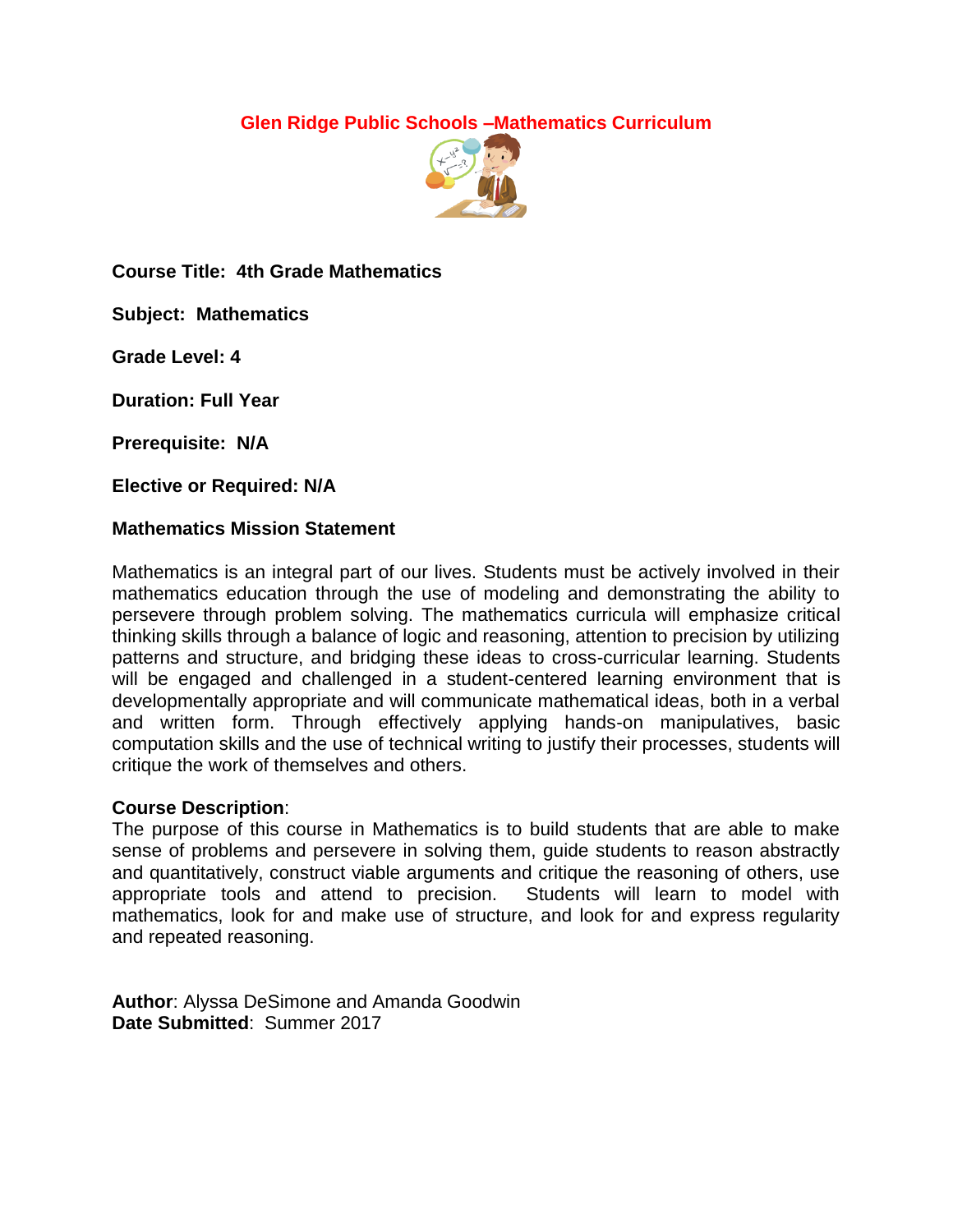## **4th Grade Mathematics**

# **Topic/Unit: Unit 1: Place Value; Multidigit Addition and Subtraction**

### **Approximate # Of Weeks: 4 and ½ Weeks**

### **Essential Questions:**

- What are the place-value concepts for multi-digit whole numbers?
- How can traditional U.S. addition and subtraction be used to add and subtract multi-digit numbers?

### **Upon completion of this unit students will be able to:**

- Work with place value in whole numbers through hundred-thousands (4.NBT.1, 4.NBT.2, 4.NBT.5);
- Record numbers in expanded form and compare numbers through the hundredthousands (4.NBT.1, 4.NBT.2);
- Learn procedures for rounding numbers through hundred-thousands (4.NBT.2, 4.NBT.3);
- Receive an introduction to the *Student Reference Book (SRB)* and continue place-value work (4.NBT.1, 4.NBT.2, 4.NBT.3, 4.NBT.4);
- Explore different ways to estimate (4.OA.3, 4.NBT.3, 4.NBT.4);
- Practice solving multi-step number stories involving addition and subtraction (4.OA.3, 4.NBT.4);
- Solve a problem about codes based on place-value structures (4.OA.5, 4.NBT.1);
- Discuss some solutions and similarities between codes and the base-10 placevalue, and revise work (4.OA.5, 4.NBT.1);
- Explore the U.S. traditional form of subtraction (4.OA.3, 4.NBT.2, 4.NBT.4);
- Convert between yards, feet, and inches (4.NBT.3, 4.NBT.4, 4.NBT.5, 4.MD.1, 4.MD.2);
- $\bullet$  Explore properties of points, line segments, lines, and rays (4.G.1);
- Learn properties of angles, triangles, and quadrilaterals (4.G.1, 4.G.2);
- Develop a formula for finding the perimeter of a rectangle (4.NBT.4, 4.NBT.5, 4.MD.1, 4.MD.3, 4.G.2).

## **Interdisciplinary Standards (njcccs.org)**

- Standard 8.1 Computer and Information Literacy
- Standard 5.1 Science Practices

- Create a Compact Place-Value Flip Book;
- Play *Addition Top-It*;
- Build numbers in expanded form using base-10 blocks;
- Play *Subtraction Top-It*;
- Find the halfway point on number lines;
- Compare and round numbers using number cards;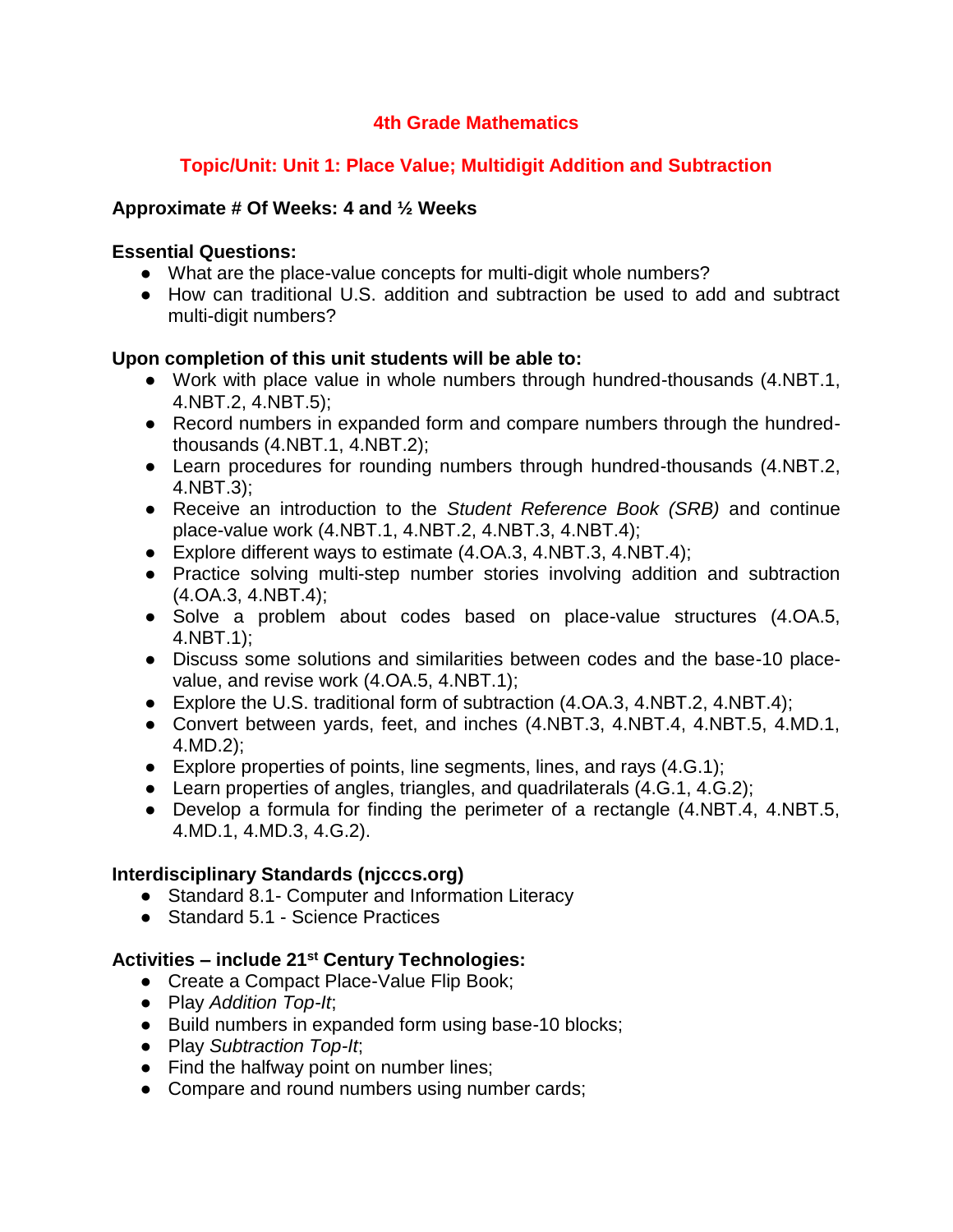- Play *Number Top-It*;
- Build, round, and estimate using base-10 blocks;
- Play *Spin- and-Round*;
- Solve number stories using situation diagrams;
- Review column-addition using base-10 blocks to model each step;
- Solve open-response problems about place-value;
- Review trade-first subtraction using base-10 blocks;
- Find personal references for inches, feet, and yards by estimating lengths of objects and distances;
- Model line segments on a geoboard;
- Sort pattern blocks according to geometric properties;
- Investigate perimeters on a geoboard;

- Solve number-grid puzzles;
- Collect large numbers using newspapers, magazines, and atlases;
- Rounds data found in a bar graph;
- *Explore big numbers using the story How Much is a Million?* (David M. Schwartz):
- Plan a balanced meal using a weekly grocery store advertisement and a given budget;
- Write multi-step number stories alone or in pairs;
- Solve number-tile addition problems using sets of number tiles 0-9;
- Solve number-tile subtraction problems using sets of number tiles 0-9;
- Convert measures of migratory bird data by completing a data table;
- Solve a Collinear-Points Puzzle;
- Solve a polygon puzzles;
- Investigate pattern-block perimeters using pattern blocks.

- Unit Assessment
- Exit Slips
- Study Island
- Thumbs Up/Thumbs Down
- Pair/Share
- Math Boxes
- Manipulatives
- Observation (Teacher/Small/Whole Group)
- Center Activities
- Math Journal
- Self-Assessments
- Whiteboards
- Weekly Assessments
- Homework
- Class work
- Independent Work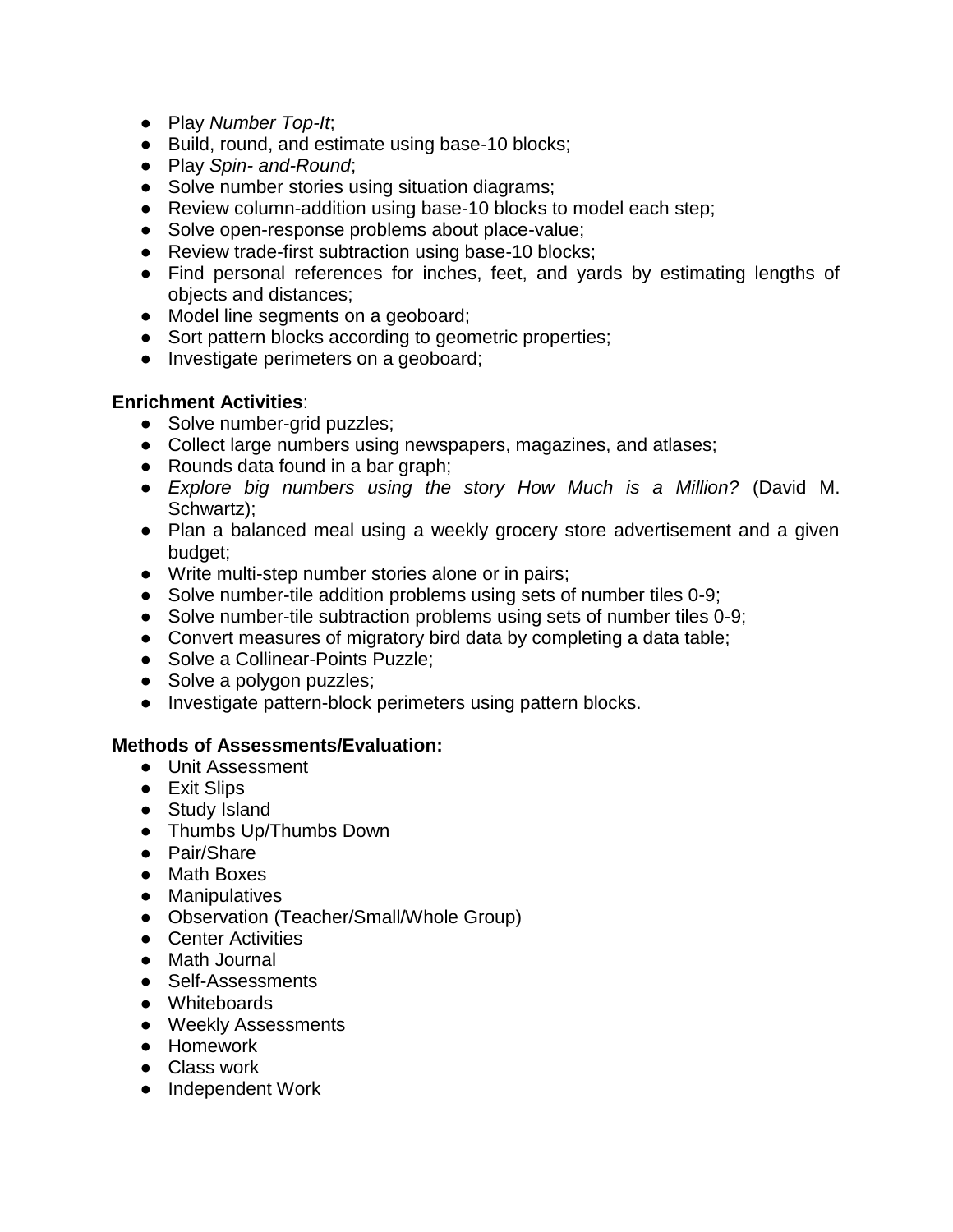- Real World Apps
- Journal Reflective
- Open Ended Questions
- Verbal Assessment
- Rhetorical Questions
- Projects

- Online Textbook
- Teacher Webpage
- Everyday Mathematics Onlines
- Khan Academy
- IXL
- Study Islands
- XtraMath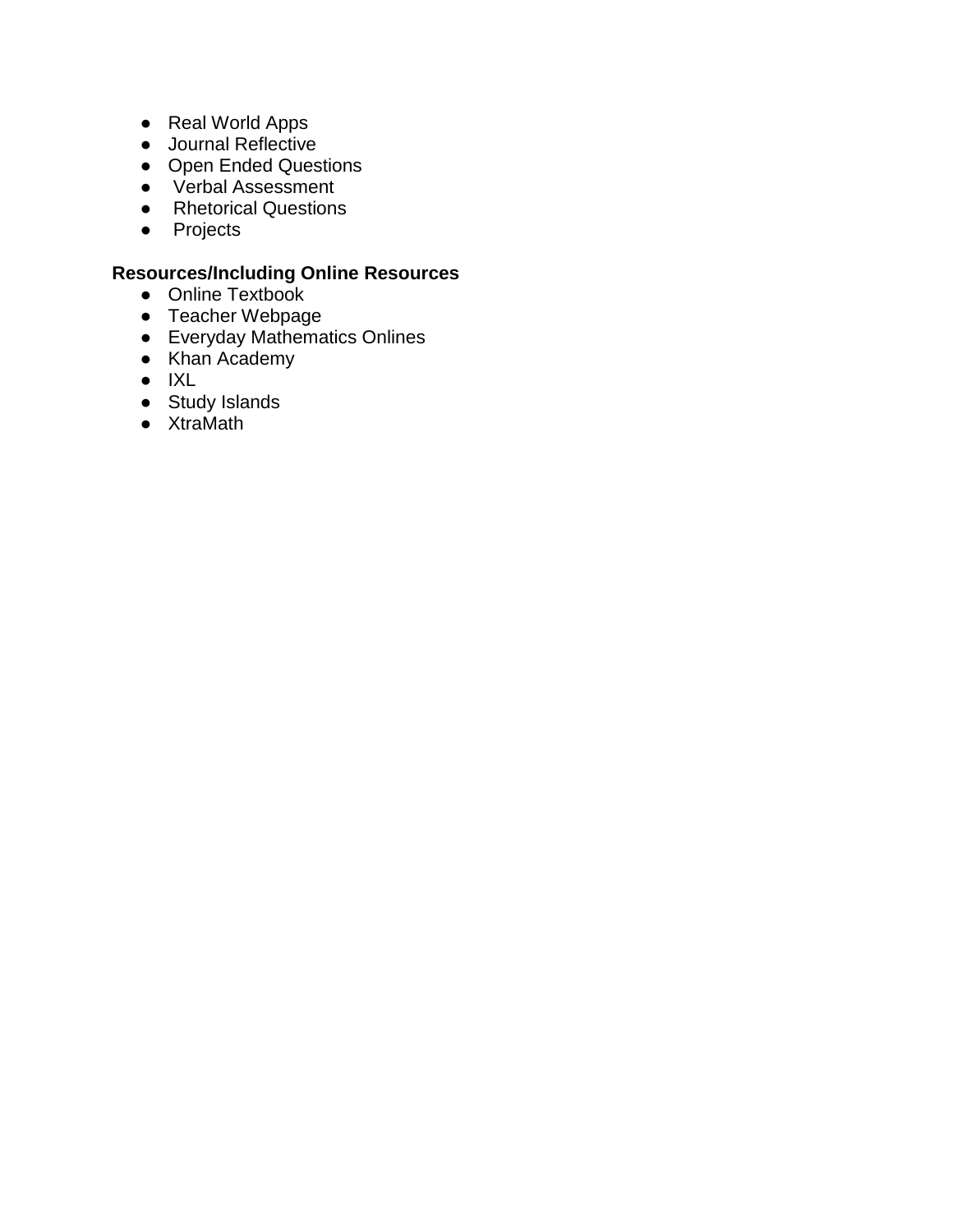# **Topic/Unit: Unit 2: Multiplication and Geometry**

### **Approximate # Of Weeks: 4 and ½ Weeks**

#### **Essential Questions:**

- What are the various applications for multiplication?
- How can shapes be classified by their properties?
- What is the formula for finding the area of a rectangle?

### **Upon completion of this unit students will be able to:**

- Review rectangular arrays and explore patterns in square numbers (4.0A.5, 4.NBT.5);
- Relate previous work with area to develop the formula for the area of a rectangle (4.NBT.4, 4.NBT.5, 4.MD.3);
- Work with factor pairs, arrays, and corresponding equations (4.OA.4, 4.NBT.5, 4.NBT.6);
- Learn that a whole number is a multiple of each of its factors (4.0A.4, 4.0A.5, 4.NBT.5, 4.NBT.6);
- Classify numbers as prime and composite (4.OA.4, 4.NBT.5, 4.NBT.6);
- Use multiplicative reasoning to make predictions based on information in an open-response problem and then make mathematical arguments to support their predictions (4.OA.1, 4.OA.2, 4.OA.5);
- Convert units of time to smaller units of time to solve number stories involving time (4.NBT.4, 4.NBT.5, 4.MD.1, 4.MD.2);
- Create and interpret statements and equations for multiplicative comparisons (4.OA.1, 4.OA.2, 4.NBT.5);
- Solve number stories involving multiplicative comparisons (4.OA.1, 4.OA.2, 4.NBT.4, 4.NBT.5);
- Classify triangles by angle properties (4.G.2);
- Classify quadrilaterals by their properties (4.G.1, 4.G.2);
- Explore symmetry in nature, objects, and shapes (4.G.3);
- Review the "What's My Rule?" routine to analyze patterns.

## **Interdisciplinary Standards (njcccs.org)**

- Standard 9.1 21st-Century Life & Career Skills
- Standard 6.3 Active Citizenship in the 21st Century
- Standard 9.3 Career Awareness, Exploration, and Preparation

- Build rectangular arrays;
- Play *Subtraction Target Practice*;
- Play *Spin-and-Round*;
- Find areas of rectangles;
- Play *Fishing for Digits*;
- Factor numbers with cube arrays;
- Play *Buzz* and Bizz-Buzz;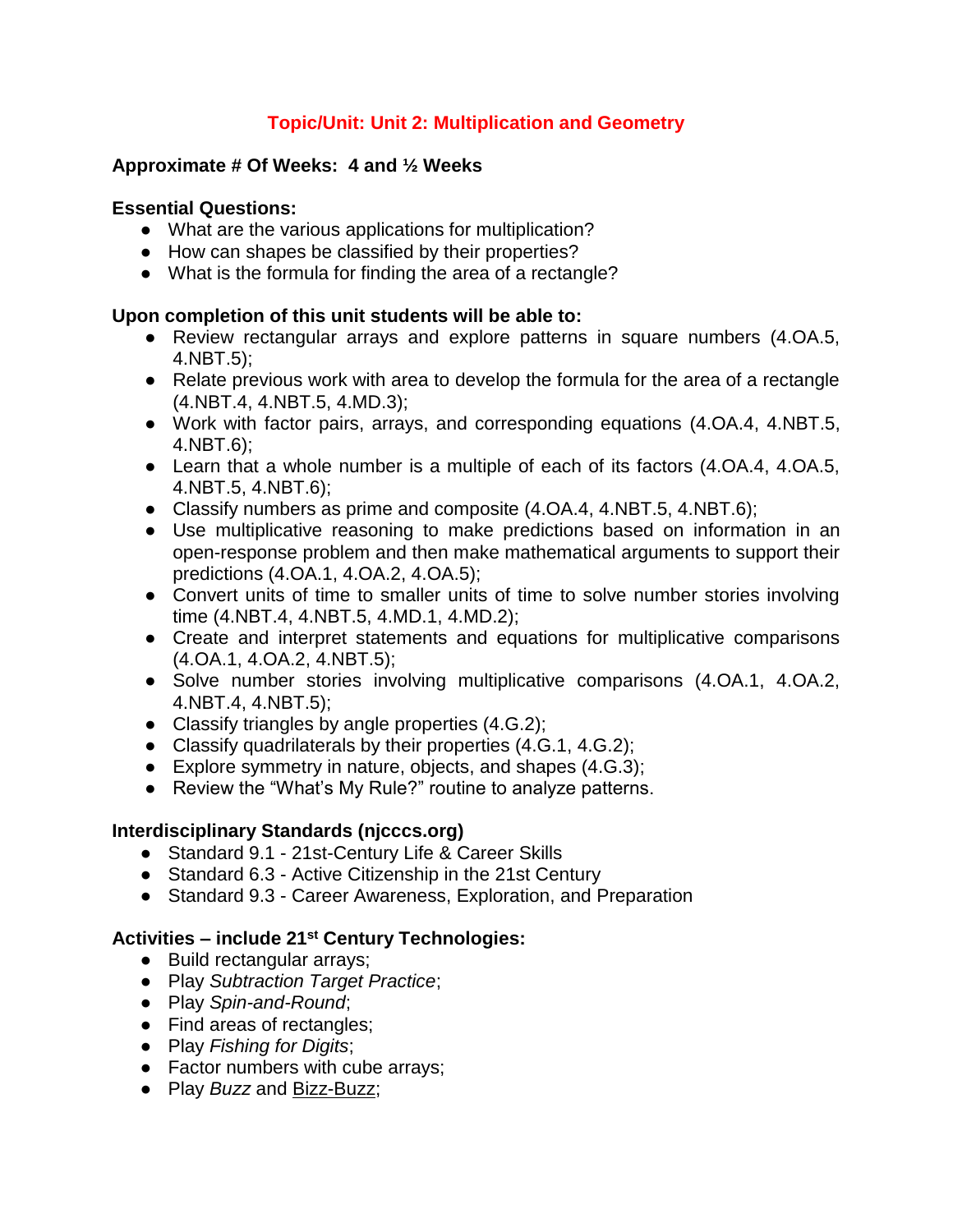- Play *Factor Bingo*;
- Build Arrays with centimeter cubes (activity card 20);
- Make conjectures and arguments;
- Draw lines, line segments, rays, and angles;
- Gauge the length of a second, minute, and an hour;
- Play *Factor Captor*;
- Review the "hard facts" using multiplication/division Fact Triangles;
- Solve additive comparison number stories;
- Play *Rugs and Fences*;
- Identify right angles;
- Play *Number Top-It*;
- Explore parallel line segments with geoboards;
- Play *How Much More?* (game);
- Create symmetrical designs with pattern blocks, paper, and straightedge;
- Model functional relationships with pattern blocks;

- Play *One More, One Less* (activity card 16);
- Compare perimeter and area;
- Extend concept of factors by playing *Factor Captor*;
- Solve number stories with factors and multiples;
- Explore Goldbach's Conjecture to investigate prime numbers;
- Write time number stories;
- Compare animal weights using factual data;
- Extend *How Much More?* (game);
- Sort triangles (activity card 23);
- Solve quadrilateral riddles;
- Complete a Venn diagram to identify letters in the alphabet with lines of symmetry;
- Find patterns on the number grid (activity card 26);

- Unit Assessment
- Exit Slips
- Study Island
- Thumbs Up/Thumbs Down
- Pair/Share
- Math Boxes
- Manipulatives
- Observation (Teacher/Small/Whole Group)
- Center Activities
- Math Journal
- Self-Assessments
- Whiteboards
- Weekly Assessments
- Homework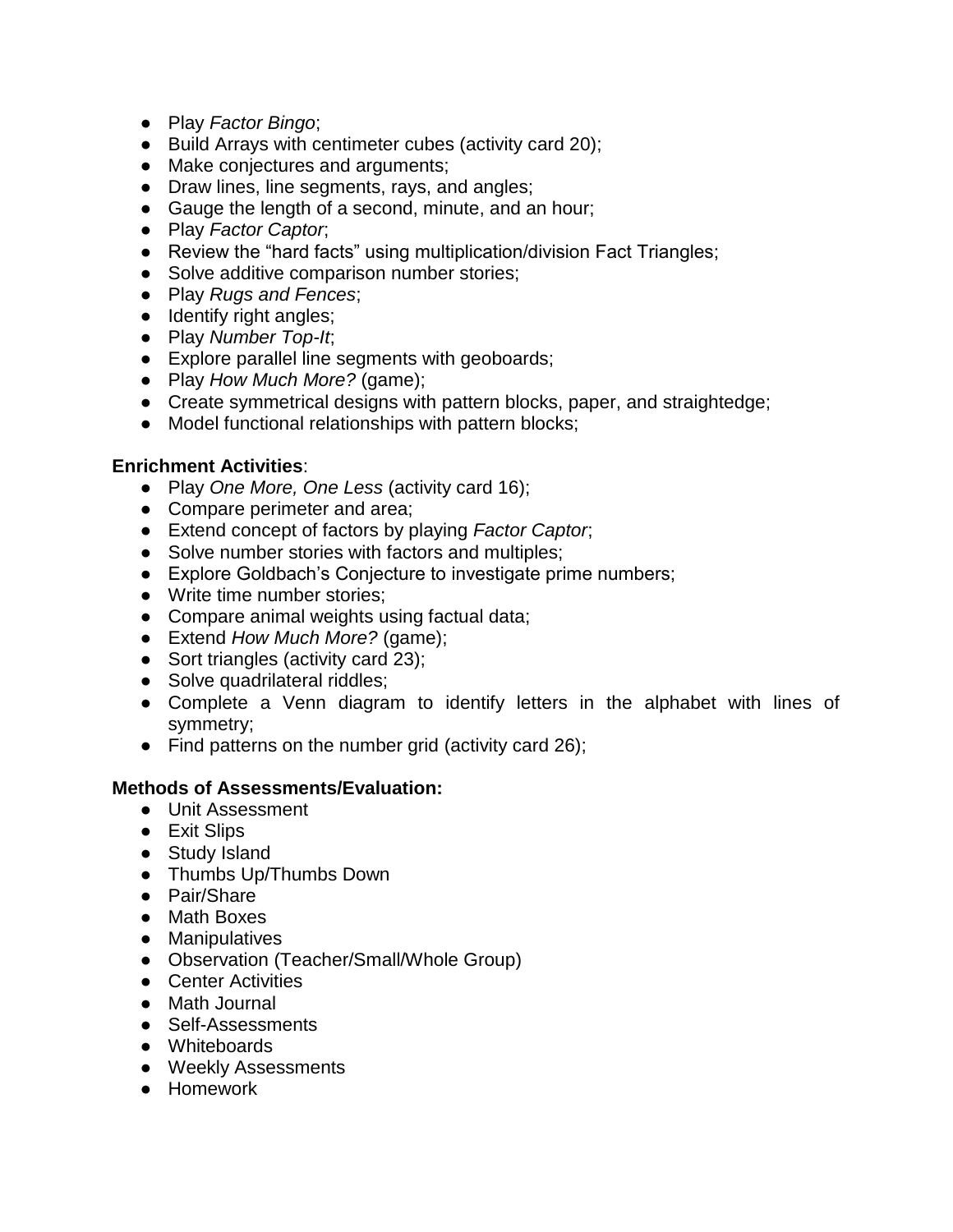- Class work
- Independent Work
- Real World Apps
- Journal Reflective
- Open Ended Questions
- Verbal Assessment
- Rhetorical Questions
- Projects

- Online Textbook
- Teacher Webpage
- Everyday Mathematics Onlines
- Khan Academy
- IXL
- Study Islands
- XtraMath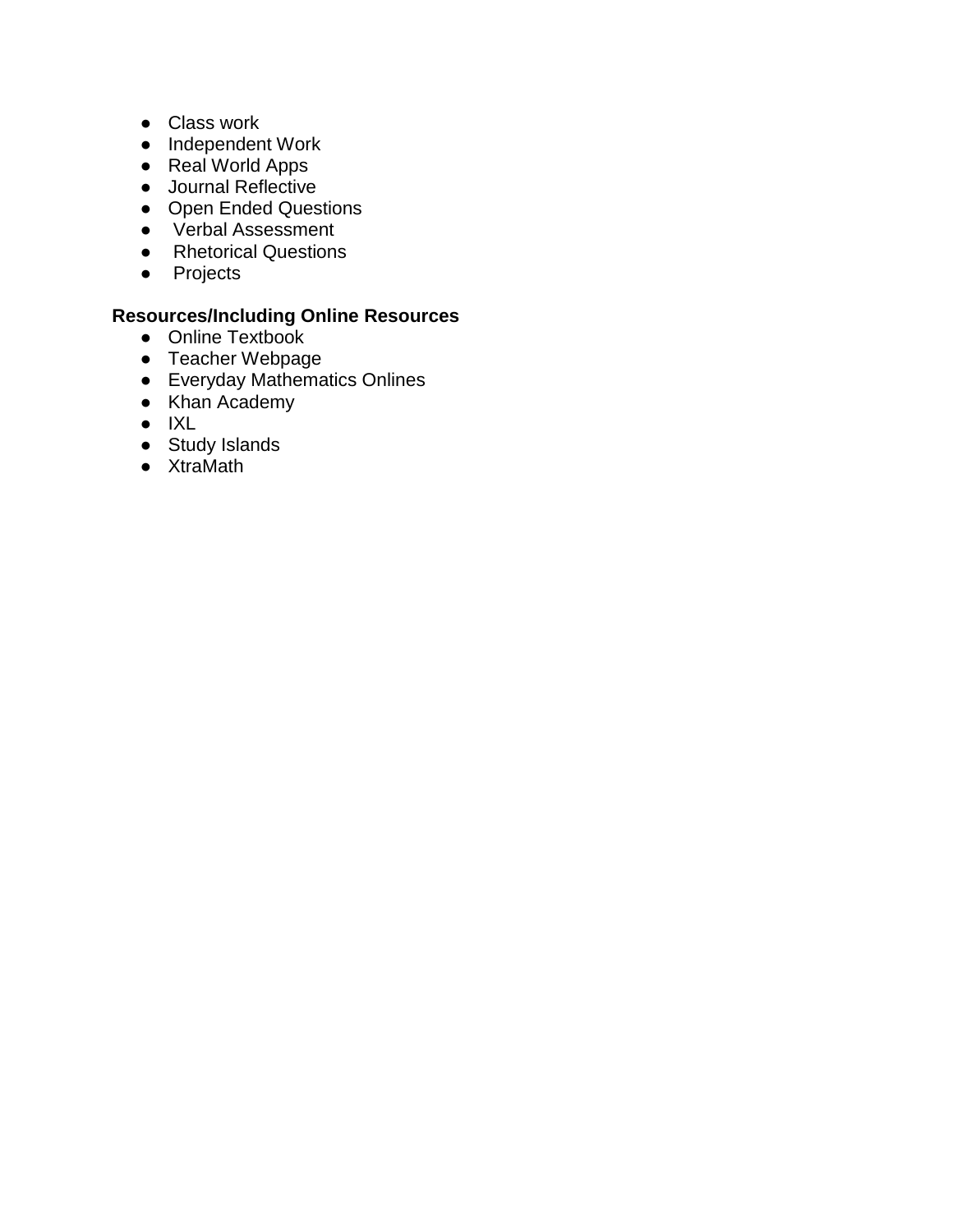# **Topic/Unit: Unit 3: Fractions and Decimals**

#### **Approximate # Of Weeks:** 4 and ½ Weeks

### **Essential Questions:**

- What is the factor equivalence?
- How can fractions be compared using different representations?
- How can the understanding of fractions and decimals be extended using the same methods for comparing fractions?

## **Upon completion of this unit students will be able to:**

- Extend their understanding of fraction equivalence by solving number stories involving equally shared quantities (4.NF.1, 4.NF.2, 4.MD.2);
- Use an area model to recognize and generate equivalent fractions (4.OA.4, 4.OA.5, 4.NF.1);
- Use a length or number-line model to recognize and generate equivalent fractions (4.NF.1, 4.NF.2);
- Generalize work with visual fraction models to explain why a fraction as a/b is equivalent to a fraction n\*a/n\*b (4.OA.4, 4.OA.5, 4.NF.1);
- Use mathematical models to compare fractions with different numerators and denominators and justify their reasoning (4.NF.2);
- Compare fractions in number stories (4.NF.1, 4.NF.2);
- Learn strategies to order fractions and place them accurately on number lines (4.NF.2);
- Explore the relationship between fractions and decimals(4.NF.1, 4.NF.3, 4.NF.3b, 4.NF.6, 4.NF.7, 4.MD.2);
- Model decimals with base-10 blocks (4.NF.6);
- Read and write decimal numbers to hundredths (4.NF.5, 4.NF.6, 4.NF.7);
- Explore decimals in the context of measurement (4.NF.6, 4.NF.7, 4.MD.1, 4.MD.2);
- Explore millimeters and convert from centimeters to millimeters (4.OA.2, 4.NF.6, 4.NF.7, 4.MD.1, 4.MD.2);
- Compare decimals using  $\lt$ ,  $\gt$ , and  $\lt$  (4.NF.6, 4.NF.7, 4.MD.2).

## **Interdisciplinary Standards (njcccs.org)**

- Standard 9.1 21st-Century Life & Career Skills
- Standard 9.3 Career Awareness, Exploration, and Preparation
- Standard 6.3 Active Citizenship in the 21st Century

- Review how to share equally by reading the story *Give Me Half!*;
- Explore fraction circles;
- Play *Buzz* and *Bizz-Buzz*;
- Find equivalent fractions using fraction circles:
- Explore fractions of circles using colored parts of given circles;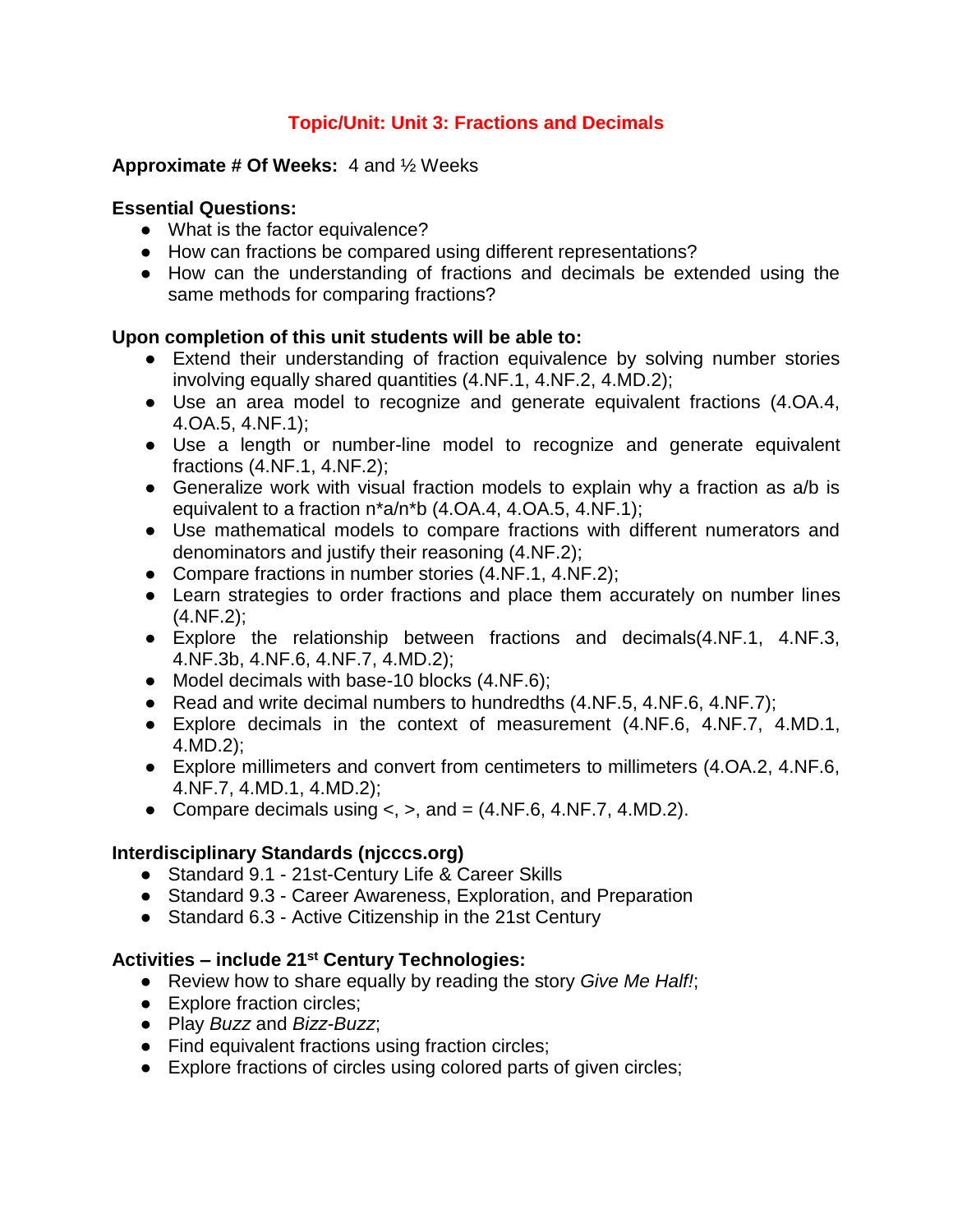- Use mathematical models to compare fractions with different numerators and denominators to justify their reasoning;
- Compare fractions with the same numerator or denominator;
- Play *Spin-and-Round*;
- Sort fractions:
- Play *Fraction Top-It*;
- Play *Rugs and Fences*;
- Represent fractions in different ways;
- Play *Fraction Match*;
- Use money to explore decimals;
- Play *Polygon Capture*;
- Explore the relationships among hundredths, tenths, and ones using *Base-10 Decimal Exchange* (activity card 33);
- Review linear metric measure with *How Close is a Meter?* (activity card 35);
- Compare millimeters and centimeters using a ruler;
- Compare decimals in money by playing *Coin Top-It* (activity card 38);

- Solve a proportional reasoning problem;
- Model fraction equivalencies using pattern blocks;
- Play *Fraction Match*;
- Find equal fraction sections (activity card 28);
- Identify equivalent fractions on number lines;
- Model fraction equivalencies by matching equivalent fractions;
- Complete Name-Collection Boxes;
- Write and solve fraction-comparison number stories;
- Create fractions (activity card 30);
- Explore hundredths with a fraction/decimal wheel (activity card 31);
- Create a *Decimals All Around Museum* (activity card 32);
- Explore the whole;
- Find the hundredths with coins:
- Solve place-value puzzles;
- Use a Place-Value Flip Book for Decimals (activity card 34);
- Extend metric equivalencies using *Metric Conversion with Decimals* (activity card 36);
- Measure in centimeters with rulers and meter sticks;
- Explore the use of prefixes and metric units using *Metric Prefixes* (activity card 37);
- *Order Decimals Between Whole Numbers* (activity card 39);
- Play *Decimal Top-It*;

- Unit Assessment
- Exit Slips
- Study Island
- Thumbs Up/Thumbs Down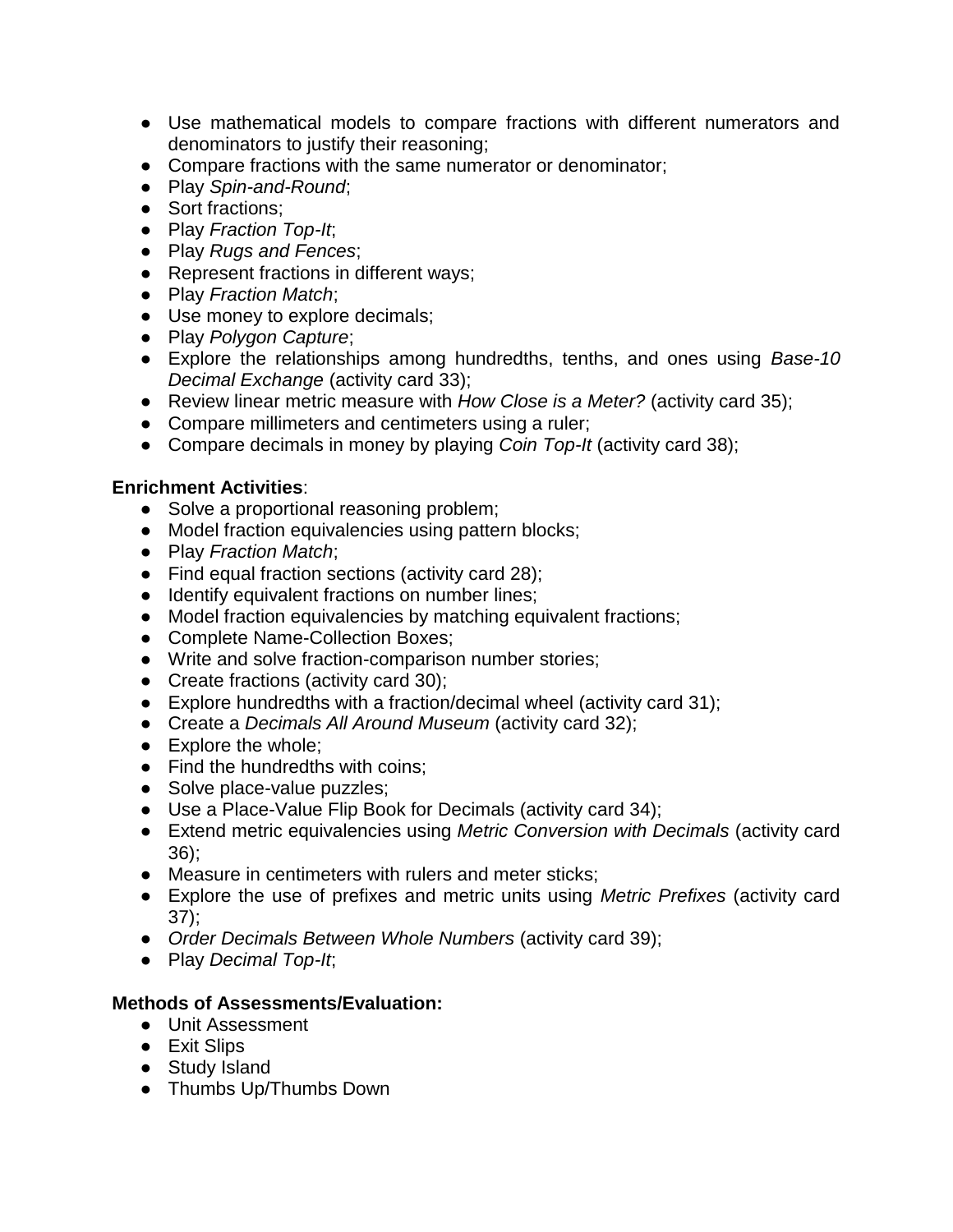- Pair/Share
- Math Boxes
- Manipulatives
- Observation (Teacher/Small/Whole Group)
- Center Activities
- Math Journal
- Self-Assessments
- Whiteboards
- Weekly Assessments
- Homework
- Class work
- Independent Work
- Real World Apps
- Journal Reflective
- Open Ended Questions
- Verbal Assessment
- Rhetorical Questions
- Projects

- Online Textbook
- Teacher Webpage
- Everyday Mathematics Onlines
- Khan Academy
- IXL
- Study Islands
- XtraMath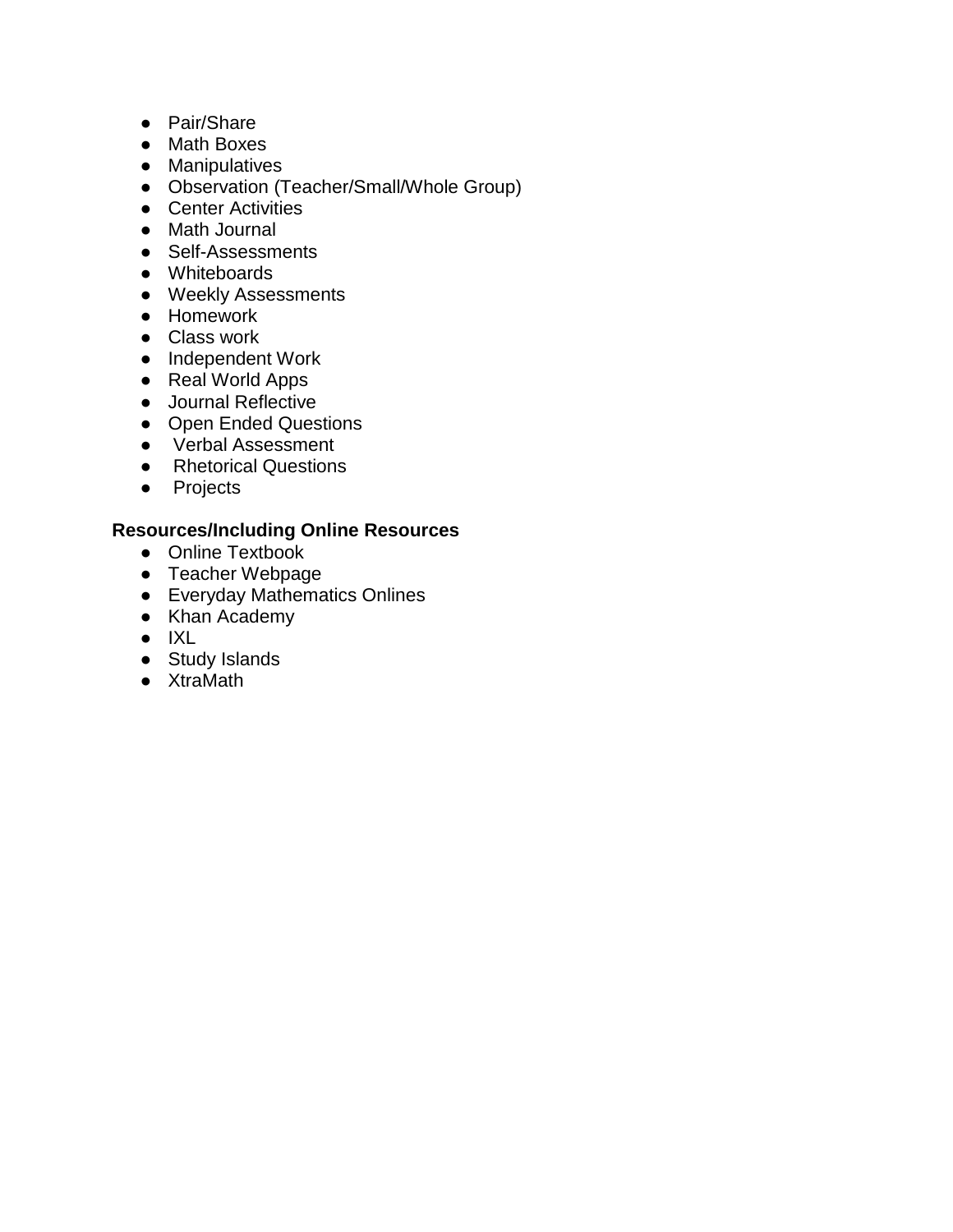# **Topic/Unit: Unit 4: Multidigit Multiplication**

### **Approximate # Of Weeks: 4 and ½ Weeks**

### **Essential Questions:**

- What are the basic principles of multidigit multiplication?
- How can multiplication skills be extended by exploring the partial-products method?
- How can knowledge of multiplication be used to find the areas of rectangles and to convert units of measurement?

### **Upon completion of this unit students will be able to:**

- Find a rule for solving multiplication problems involving multiples of 10 (4.OA.2, 4.NBT.1, 4.NBT.5):
- Make estimates and evaluate the reasonableness of their answers (4.OA.3, 4.NBT.3, 4.NBT.4, 4.NBT.5);
- Solve multiplication problems by partitioning rectangles (4.NBT.2, 4.NBT.4, 4.NBT.5, 4.MD.3);
- Convert liters to milliliters (4.NBT.4, 4.NBT.5, 4.NBT.6, 4.MD.1);
- Use multiplication por division to decide if one million dollars will fit in a large box (4.NBT.1, 4.NBT.5);
- Explore the partial-products multiplication strategy (4.NBT.2, 4.NBT.4, 4.NBT.5, 4.MD.3);
- Further explore the metric system and convert kilograms to grams (4.NBT.4, 4.NBT.5, 4.NBT.6, 4.MD.1, 4.MD.2);
- Solve multistep number stories involving money (4.NBT.2, 4.NBT.4, 4.NBT.5, 4.MD.1, 4.MD.2);
- Extend work with partial products and multiply 2-digit numbers by 2-digit numbers (4.NBT.2, 4.NBT.4, 4.NBT.5, 4.MD.3);
- Play a game to practice the basic principles of multiplication with multidigit numbers (4.NBT.2, 4.NBT.4, 4.NBT.5);
- Find the area of rectangles and rectilinear figures using multidigit computation (4.NBT.4, 4.NBT.5, 4.MD.3, 4.G.2);
- Solve multistep multiplication problems and use estimates to assess the reasonableness of their answers (4.OA.3, 4.NBT.3, 4.NBT.4, 4.NBT.5);
- Students explore the lattice method of multiplication (4.NBT.5).

## **Interdisciplinary Standards (njcccs.org)**

- Standard 9.1 Century Life & Career Skills
- Standard 9.3 Career Awareness, Exploration, and Preparation
- Standard 8.2 Technology Education
- Standard 6.3 Active CItizenship in the 21st century

- Play *Rugs and Fences* (game);
- Play *Multiplication Top-It* (game);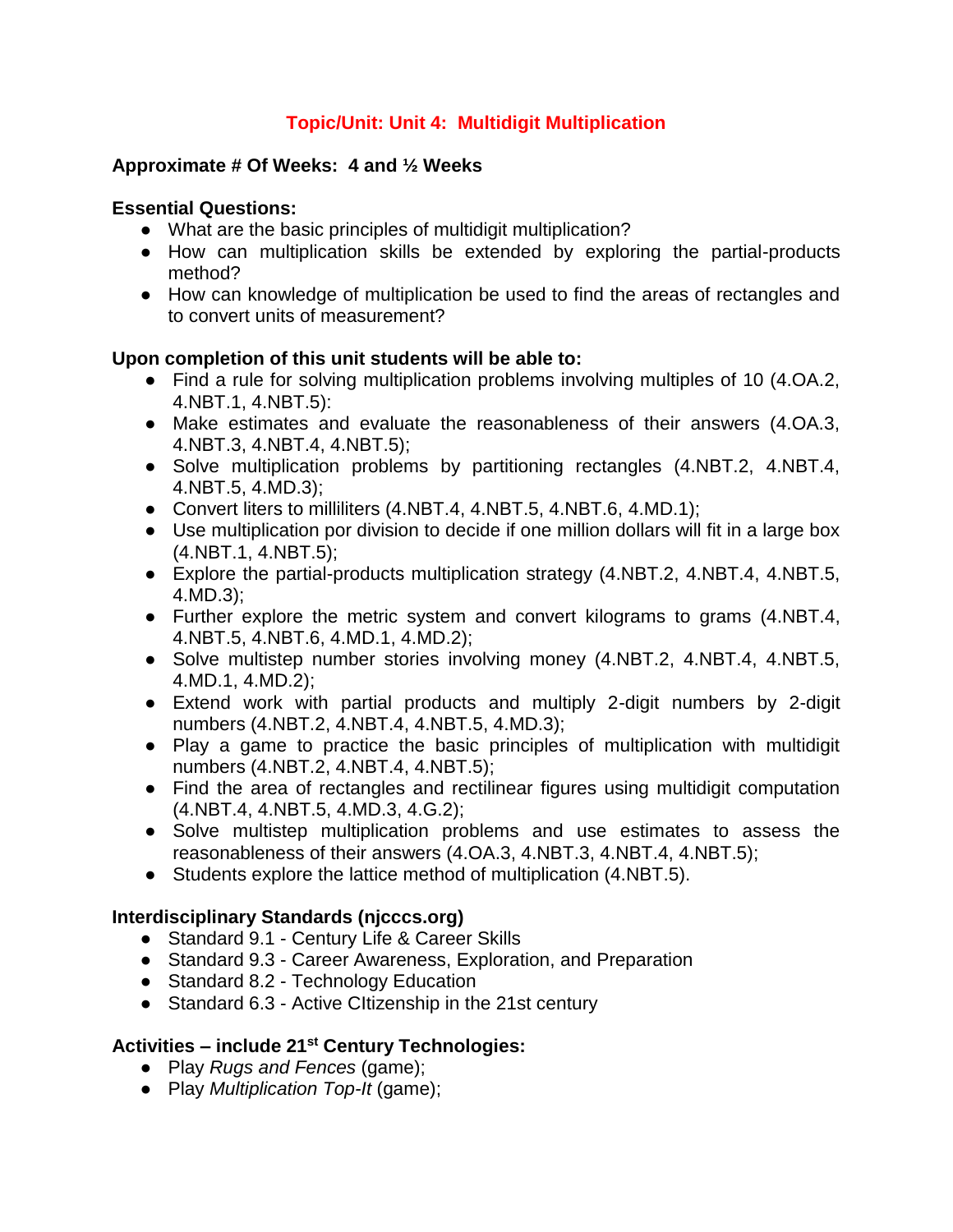- Play *Spin-and-Round* (game);
- Play *Factor Captor* (game);
- Play *Polygon Capture* (game);
- Choose units to measure liquid amounts;
- Use multiplication or division to decide if one million dollars will fit in a large box;
- Decompose large numbers;
- Play *Fraction/Decimal Concentration* (game);
- Compare grams and kilograms;
- Play *How Much More?* (game);
- Play *Playing Dollar Exchange Game* (activity card 48);
- Play *Fraction Top-It* (game);
- Review partial-sums addition;
- Play *Fraction Match* (game);
- Explore area using *Exploring Area* (activity card 18);
- Play *Number Top-It* (game);
- Use *The Guide to Solving Number Stories*;
- Play *Decimal Top-It* (game);
- Play Beat the Calculator (game).

- *Investigating Millions and Billions* (activity card 40);
- Play *Beat the Calculator* (extended multiplication facts version);
- Find missing numbers and digits using place-value structure;
- Practice estimation strategies using *Planning a Party* (activity card 41);
- *Solve an Old Puzzle* (activity card 42);
- Products of Points (activity card 43);
- Investigate liters and millimeters;
- *Purchasing Liquids in Liters and Milliliters* (activity card 44);
- Explore multiplication using *Ancient Egyptian Multiplication* (activity card 45);
- Complete Products for Points (activity card 46);
- Research universal standards for metric measures using *International System of Units* (activity card 47);
- Convert marine mammal datal;
- Write multistep number stories using *Traveling by Train and Bus* (activity card 49);
- Solve multistep number stories involving money;
- Multiplying with *Russian Peasant Multiplication* (activity card 50);
- Complete *Products for Points, Part 3* (activity card 51);
- Examine a *Multiplication Wrestling Competition*;
- *Finding Multiplication Wrestling Errors* (activity card 52);
- Find the area and the perimeter of a tennis court;
- Expand game *Rugs and Fences*;
- Write More Multistep Number Stories (activity card 53);
- Investigate Napier's Rods;
- Practice lattice multiplication.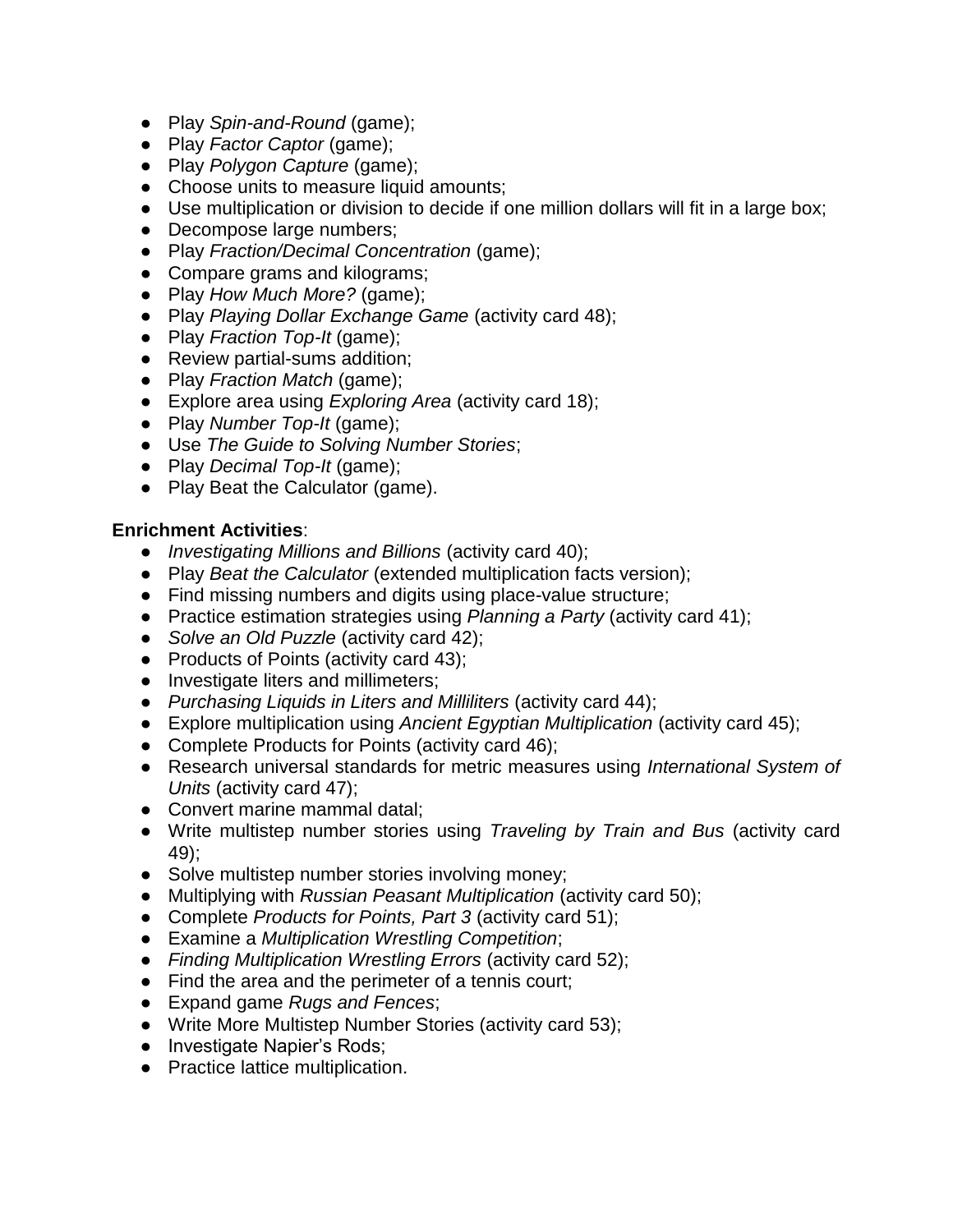### **Methods of Assessments/Evaluation:**

- Unit Assessment
- Exit Slips
- Study Island
- Thumbs Up/Thumbs Down
- Pair/Share
- Math Boxes
- Manipulatives
- Observation (Teacher/Small/Whole Group)
- Center Activities
- Math Journal
- Self-Assessments
- Whiteboards
- Weekly Assessments
- Homework
- Class work
- Independent Work
- Real World Apps
- Journal Reflective
- Open Ended Questions
- Verbal Assessment
- Rhetorical Questions
- Projects

- Online Textbook
- Teacher Webpage
- Everyday Mathematics Onlines
- Khan Academy
- IXL
- Study Islands
- XtraMath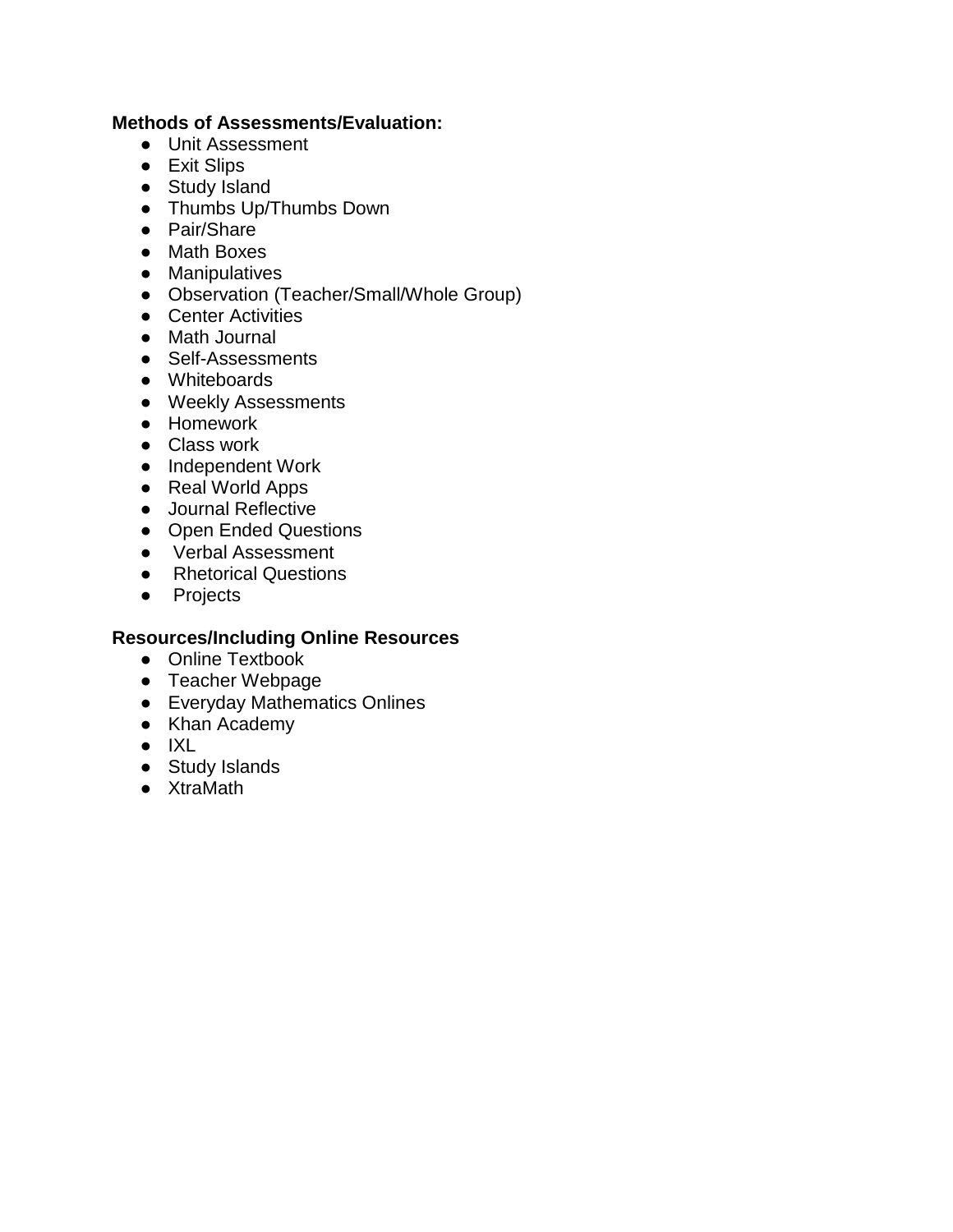# **Topic/Unit: Unit 5: Fraction and Mixed Number Computation; Measurement**

#### **Approximate # Of Weeks: 4 Weeks**

#### **Essential Questions:**

- **What is the whole of a fraction?**
- **How do we add and subtract fractions and mixed numbers?**

#### **Upon completion of this unit students will be able to:**

- Decompose fractions into sums of fractions with the same denominator (4.NF.3, 4.NF3b);
- Find a whole when given a fractional part of a region (4.NF.3, 4.NF.3a, 4.NF.3b);
- Add fractions with like denominators within number stories (4.NF.3, 4.NF.3a, 4.NF.3b, 4.NF.3d);
- Learn multiple strategies to add mixed number with like denominators (4.NF.1, 4.NF.3, 4.NF.3a, 4.NF.3b, 4.NF.3c, 4.NF.3d);
- Add unlike fractions with tenths and hundredths (4.NF.1, 4.NF.3, 4.NF.3a, 4.NF.5, 4.NF.6);
- Divide an area of land into parts based on a number story and write a fraction addition equation to represent partitioning (4.NF.3, 4.NF.3a, 4.NF.3b);
- Subtract fractions of the same whole with like denominators to solve number stories (4.NF.3, 4.NF.3a, 4.NF.3b, 4.NF.3d, 4.MD.2);
- Subtract mixed numbers by writing equations, drawing diagrams, and solving number stories, (4.NF.3, 4.NF.3a, 4.NF.3b, 4.NF.3c, 4.NF.3d);
- Record data on a line plot and answer questions regarding the data (4.NF.3, 4.NF.3c, 4.MD.4);
- Explore rotation, iteration of measurement units and angle measures (4.MD.5, 4.MD.5a, 4.MD.5b, 4.G.1);
- Identify the degree as a unit of measurement for angles (4.MD.5, 4.MD.5a, 4.MD.5b, 4.G.1);
- Review line symmetry and explore properties of symmetric shapes (4.G.3);
- Solve multistep multiplication number stories and express their solution strategies with appropriate units and number models (4.OA.3, 4.NBT.3, 4.NBT.4, 4.NBT.5)

#### **Interdisciplinary Standards (njcccs.org)**

- Standard 9.1 Century Life & Career Skills
- Standard 9.3 Career Awareness, Exploration, and Preparation
- Standard 8.2 Technology Education
- Standard 6.3 Active CItizenship in the 21st century

- Compose and decompose fractions using fraction circles
- Use paper plates to create an angle maker;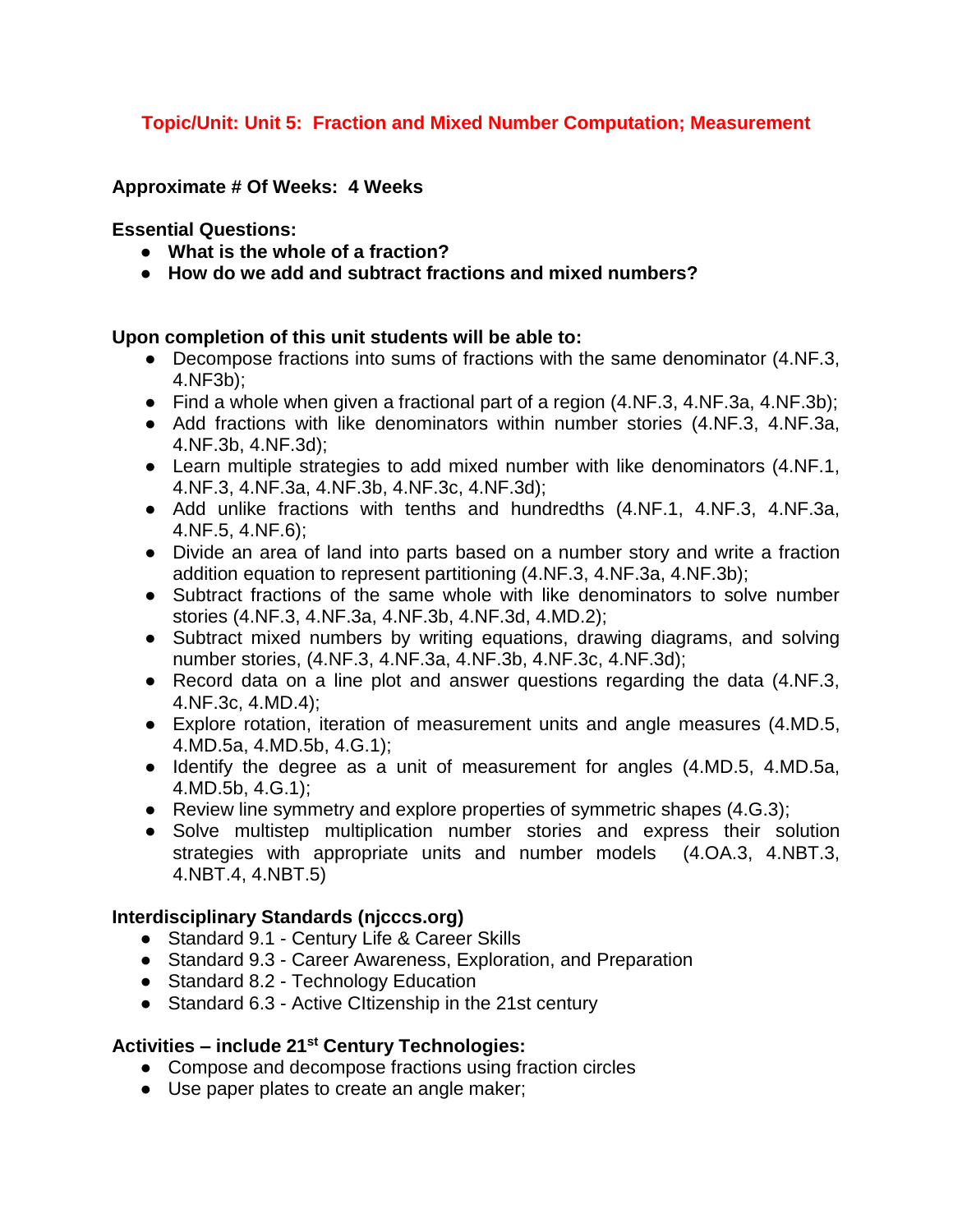- Use colored blocks or tiles to build different rectangles;
- Use pattern blocks to create fraction of a whole;
- Use base ten blocks to model adding and subtracting fractions;
- Write unique fractions number stories;
- Create line plots on the computer;
- Use create unique shapes to explore symmetry;
- Use paper and straw to create a clock and relate it to angle measurements on a circle;
- Solve multistep problems
- Games Multiplication Top-It; Fraction Match; Decimal Top-It; Multiplication Wrestling; Fraction/Decimal Concentration; Fishing for Fractions Addition; Fraction Top-It; Fishing for Fractions Subtraction.

- Fraction Tangrams;
- Finding the whole of a candy bar;
- Investigate Egyptian fractions;
- Add and subtract fractions with unlike denominators;
- Use coins to add fractions;
- Write fraction number stories;
- Subtraction mixed numbers with unlike denominators;
- Clock Angles;
- Solve pattern block riddles;
- Write multistep number stories.

- Unit Assessment
- Exit Slips
- Study Island
- Thumbs Up/Thumbs Down
- Pair/Share
- Math Boxes
- Manipulatives
- Observation (Teacher/Small/Whole Group)
- Center Activities
- Math Journal
- Self-Assessments
- Whiteboards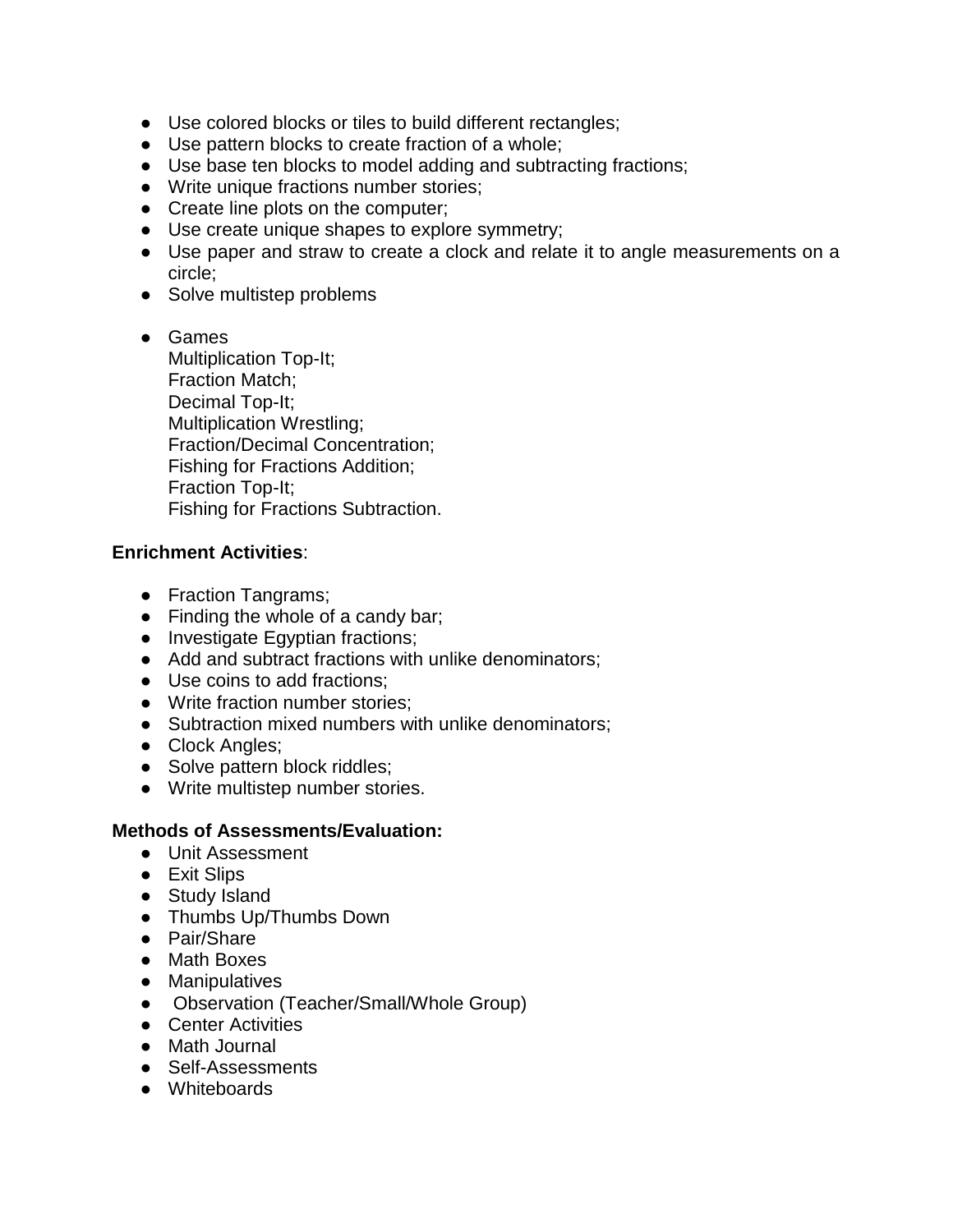- Weekly Assessments
- Homework
- Class work
- Independent Work
- Real World Apps
- Journal Reflective
- Open Ended Questions
- Verbal Assessment
- Rhetorical Questions
- Projects

- Online Textbook
- Teacher Webpage
- Everyday Mathematics Online
- Khan Academy
- IXL
- Study Island
- XtraMath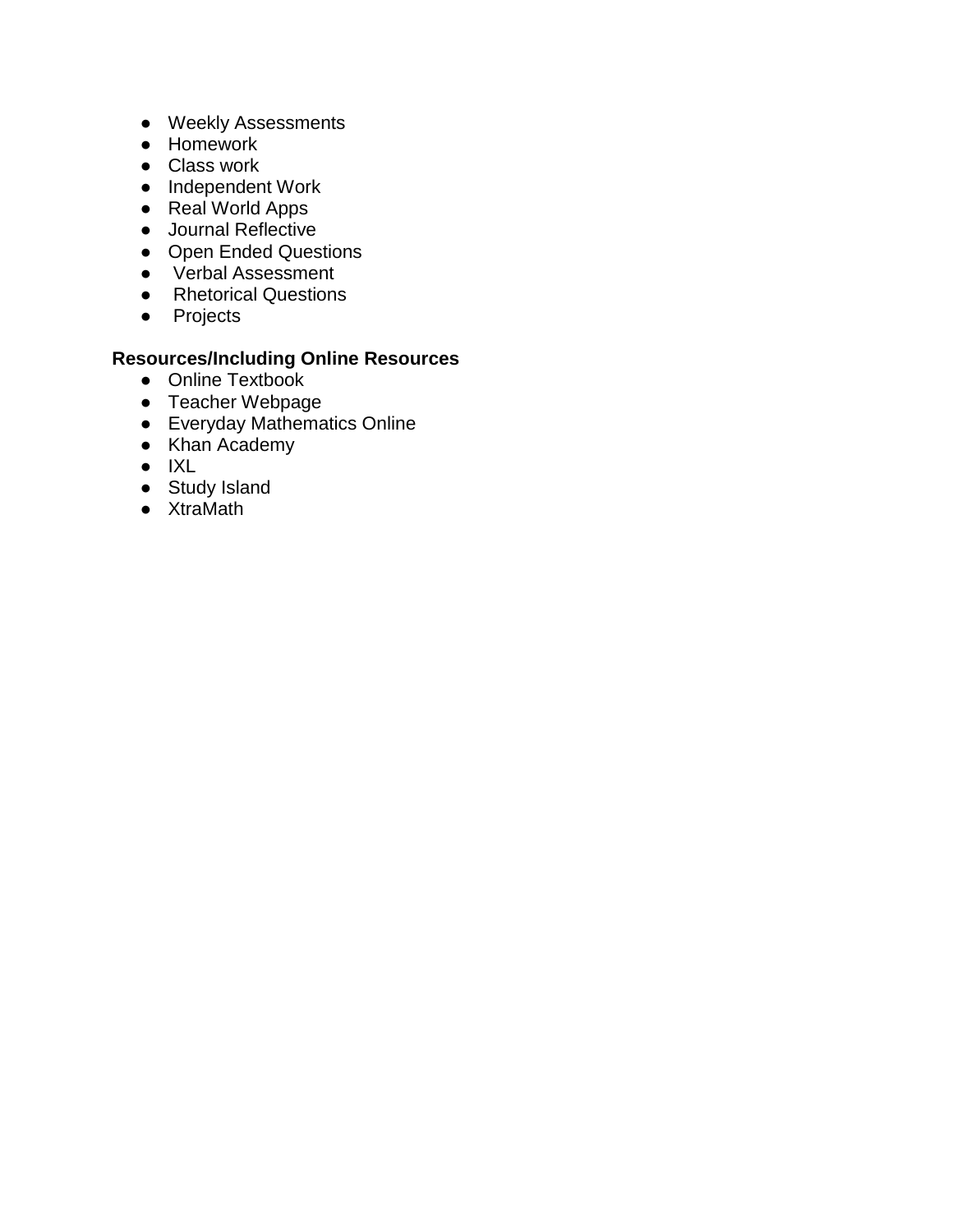# **Topic/Unit:Unit 6: Division; Angles**

## **Approximate # Of Weeks: 4.5 Weeks**

## **Essential Questions:**

- **What is the relationship between multiplication and and division?**
- **How do we measure angles?**
- **How do we construct angles?**

## **Upon completion of this unit students will be able to:**

- Find a rule for solving extended division facts (4.OA.4, 4.NBT.1, 4.NBT.5, 4.NBT.6);
- Find the missing side lengths of rectangles (4.NBT.4, 4.NBT.5, 4.NBT.6, 4.MD.3);
- Solve division number stories using familiar multiples (4.OA.4, 4.NBT.5, 4.NBT.6);
- Explore dividing multidigit number into parts as a method for division (4.NBT.3, 4.NBT.4, 4.NBT.5, 4.NBT.6, 4.MD.3);
- Interpret remainders to decide how to package fruit for a fundraiser (4.OA.3, 4.NBT.6);
- Explore U.S. customary units of weight and convert tons to pounds and pounds and ounces (4.NBT.5, 4.Md.1, 4.MD.2);
- Use partial-quotient division to divide whole numbers with 3- and 4-digit dividends (4.OA.4, 4.NBT.2, 4.NBT.3, 4.NBT.4 4.NBT.6);
- Explore different ways to express and interpret remainders (4OA.3, 4.NBT.6);
- Create a tool to measure angles (4.MD.5, 4.MD.5a, 4.MD.5b, 4.MD.6, 4.G.1);
- Measure angles with a half circle protractor (4.NBT.4, 4.MD.5, 4.MD.5a, 4.MD.5b, 4.MD.6, 4.MN.7, 4.G.1);
- Add and subtract fractions and mixed numbers with like denominators to solve number stories(4.NF.3, 4.NF.3a, 4.NF.3b,.4.NF.3c, 4.NF.3d, 4.MD.1, 4.MD.2);
- Use understanding of whole number multiplication to multiply fractions by whole numbers (4.NBT.5, 4.NF.4, 4.NF.4b, 4.NF.4c)

## **Interdisciplinary Standards (njcccs.org)**

- Standard 6.3- Active Citizenship in the 21<sup>st</sup> Century
- Standard 8.1 Computer and Information Literacy
- Standard  $9.1 21$ <sup>st</sup> Century Life and Career Skills

- Examine fact triangle relationships;
- Find garden plot dimensions;
- Last factor pairs;
- Use the partition method for division;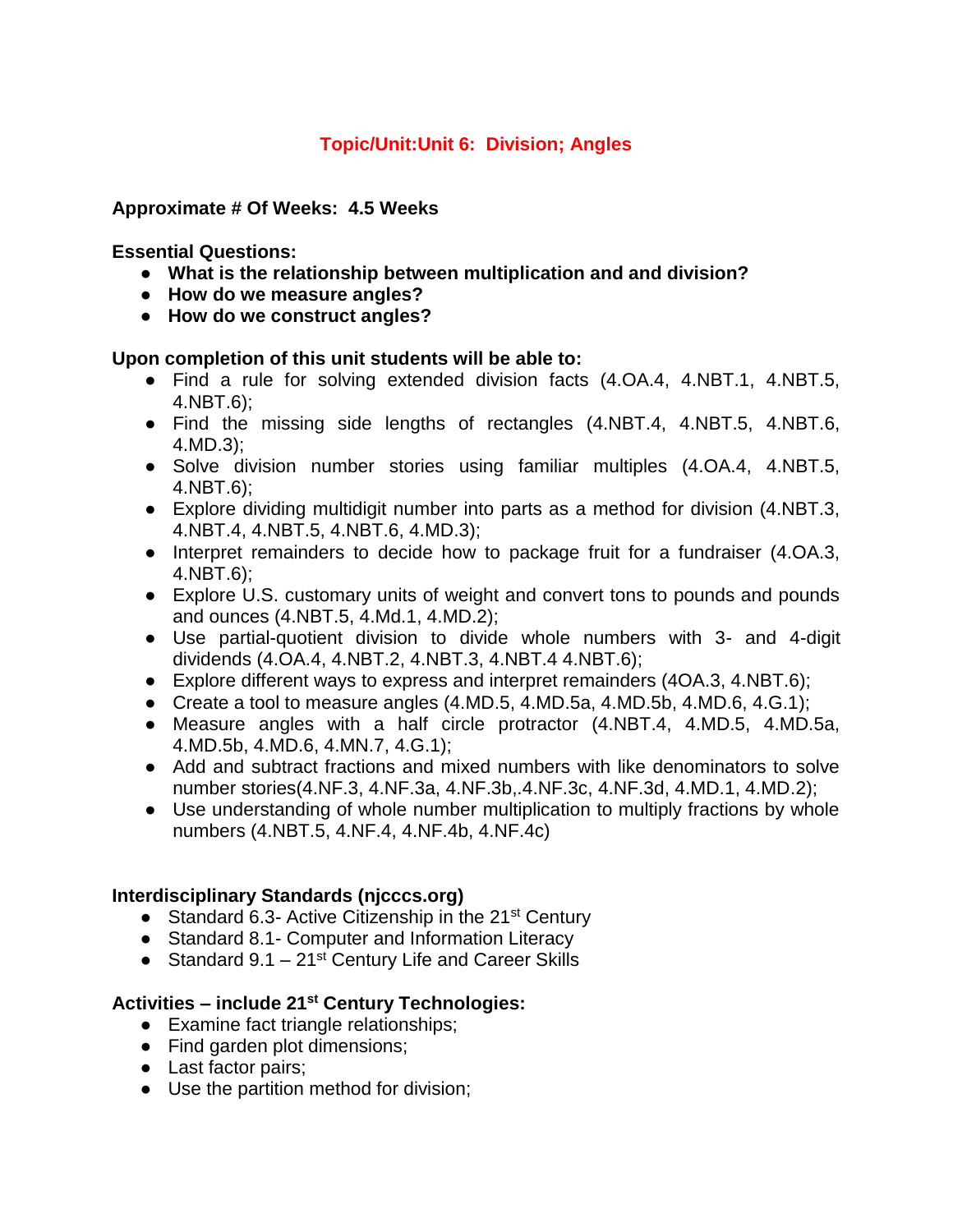- Explore reminders while reading Remainder of One by Elinor J. Pinczes;
- Use straws, twist ties, string or masking tape, yardstick or meterstick to explore rotation;
- Model angles with rope;
- Order weights;
- Put angles together using half circle protractors and scissor glue and tape;
- Use fraction circles to decompose and compose numbers;
- Draw pictures /diagrams to solve number stories.

#### ● Games

Divide and Conquer; Rugs and Fences; Multiplication Wrestling; Fishing for Fractions (Mixed-Number Subtraction); Fraction Top it; Fraction Match; Division Dash; Angle Race; How Much More; Decimal Top-It; Angle Add-Up.

#### **Enrichment Activities**:

- Sort a bag of numbers using estimation skills;
- Explore multiple combinations of perimeter and area;
- Find factor pairs of a number in the thousands;
- Solve ring riddles;
- Convert between ounces, pounds, and tons;
- Perform a math magic trick;
- Solve and create number stories;
- Extend understanding of benchmark angles to solve geometric units;
- Read Sir Cumference and the Great Knight of Angleland by Cindy Neuschwander;
- Find the sum of a triangle's angles;
- Solve complex number stories using grids.

- Unit Assessment
- Exit Slips
- Study Island
- Thumbs Up/Thumbs Down
- Pair/Share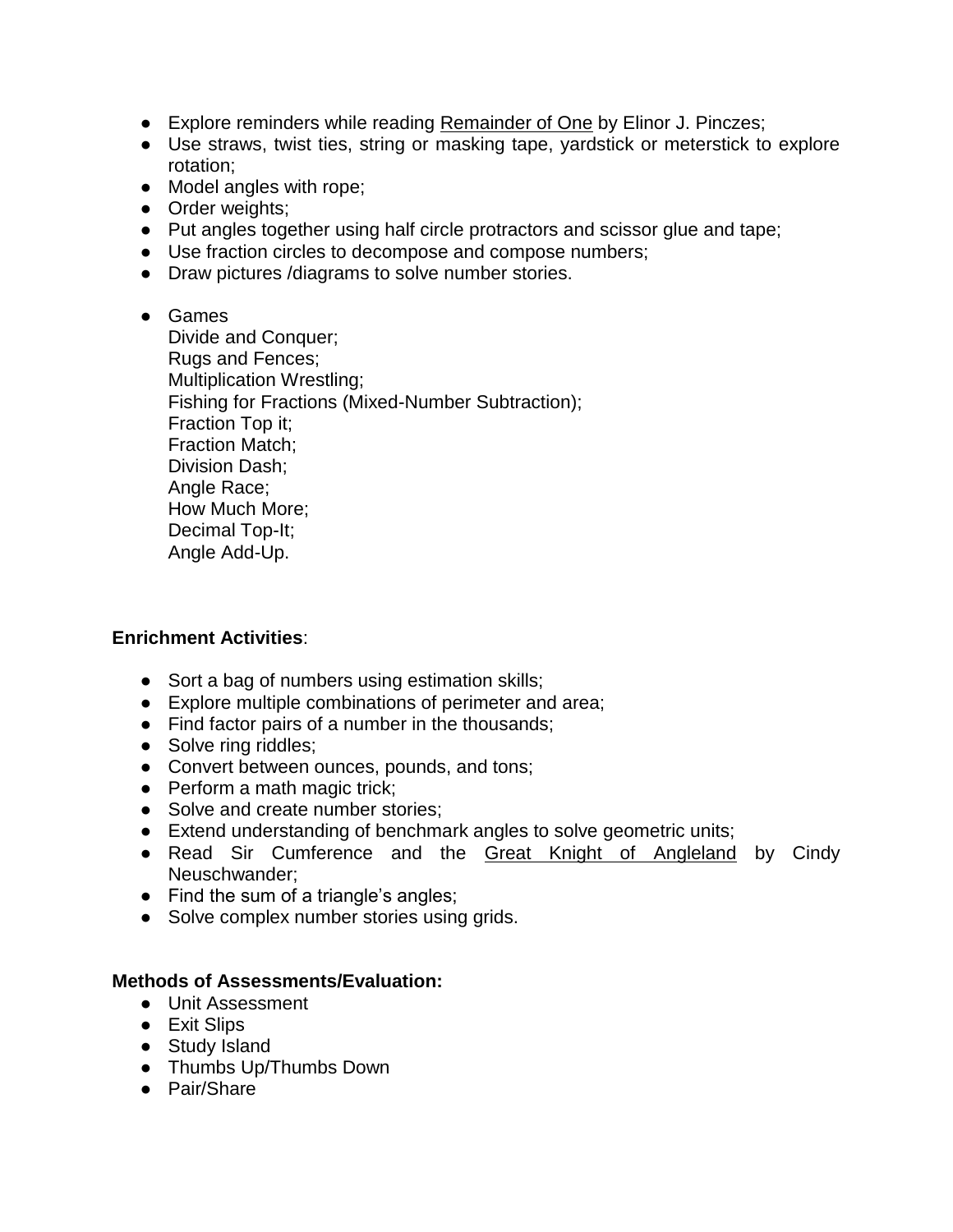- Math Boxes
- Manipulatives
- Observation (Teacher/Small/Whole Group)
- Center Activities
- Math Journal
- Self-Assessments
- Whiteboards
- Weekly Assessments
- Homework
- Class work
- Independent Work
- Real World Apps
- Journal Reflective
- Open Ended Questions
- Verbal Assessment
- Rhetorical Questions
- Projects

- Online Textbook
- Teacher Webpage
- Everyday Mathematics Online
- Khan Academy
- IXL
- Study Island
- XtraMath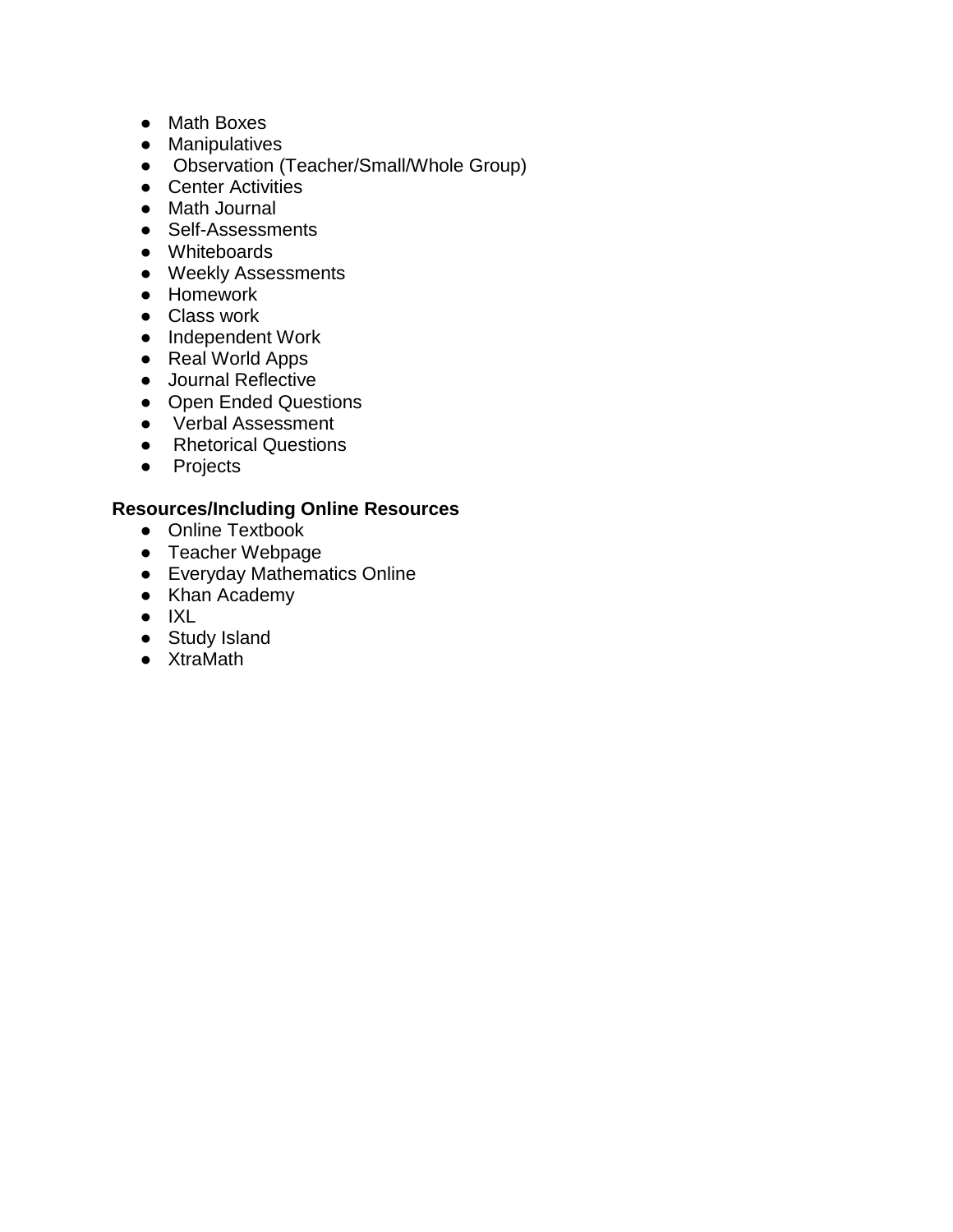# **Topic/Unit:Unit 7: Multiplication of a Fraction by a Whole Number; Measurement**

### **Approximate # Of Weeks: 4.5 Weeks**

**Essential Questions:** 

- **How do we multiply fractions by a whole number?**
- **How to do we use knowledge of multiply fractions to solve real world scenarios?**

#### **Upon completion of this unit students will be able to:**

- Convert between cups, pints, quarts, and gallons (4.NBT.4, 4.NBT.5, 4.NBT.6, 4.MD.1 4.MD.2);
- Multiply unit and non-unit fractions by whole numbers (4.OA.2, 4.NF.2, 4.NF.3, 4.NF.3a, 4.NF.4, 4.NF.4b, 4.NF.4c, 4.MD.1, 4MD.2);
- Represent fraction as multiple os a unit fraction (4.NF.4, 4.NF.4a, 4.NF.4b, 4.NF.4c);
- Multiply fractions by whole numbers (4.NF.4, 4.NF.4a, 4.NF.4b, 4.NF.4c);
- Multiply mixed numbers by whole numbers (4.NF.3, 4.NF.4, 4.NF.4b, 4.NF.4c, 4.MD.1, 4.MD.2);
- Use fraction tools to create fruit salads (4.NF.3, 4.Nf.3a, 4.NF.3d, 4.NF.4, 4.NF.4b, 4.NF.4c);
- Estimate, find, and assess the reasonableness of answers to multistep division number stories (4.OA.3, 4.NBT.4, 4.NBT.6);
- Use division strategies to solve various measurements problems (4.NBT.5, 4.NBT.6, 4.MD.1, 4.MD.2);
- Generate and analyze patterns in rectangular numbers (4.OA.4.NBT.6, 4.MD.3);
- Solve multistep number stories involving fractions (4.NF.2, 4.NF.3, 4.NF.3a, 4.NF.3c, 4.NF.4b, 4.NF.4, 4.NF.4b, 4.NF.4c, 4.MD.1, 4.MD.2);
- Multiply and add fraction weights of state birds (4.NF.3, 4.NF.3c, 4.NF.3d, 4.NF.4, 4.NF.4b, 4.NF.4c, 4.NF.6, 4.MD.2);
- Convert between fractions and decimals to solve number stories (4.OA.3, 4.NF.3, 4.NF.3a, 4.NF.3c, 4.NF.3d, 4.NF.4, 4.NF.4b, 4.NF.4c, 4.NF.6, 4.MD.2);
- Record data on a line plot and answer questions regarding data (4.NF.1, 4.NF.2, 4.NF.3, 4.NF.3a, 4.NF.3c, 4.MD.4)

## **Interdisciplinary Standards (njcccs.org)**

- Standard 6.3- Active Citizenship in the  $21^{st}$  Century
- Standard 8.1 Computer and Information Literacy
- Standard  $9.1 21$ <sup>st</sup> Century Life and Career Skills

## **Activities – include 21st Century Technologies:**

• Create a liquid volume figure;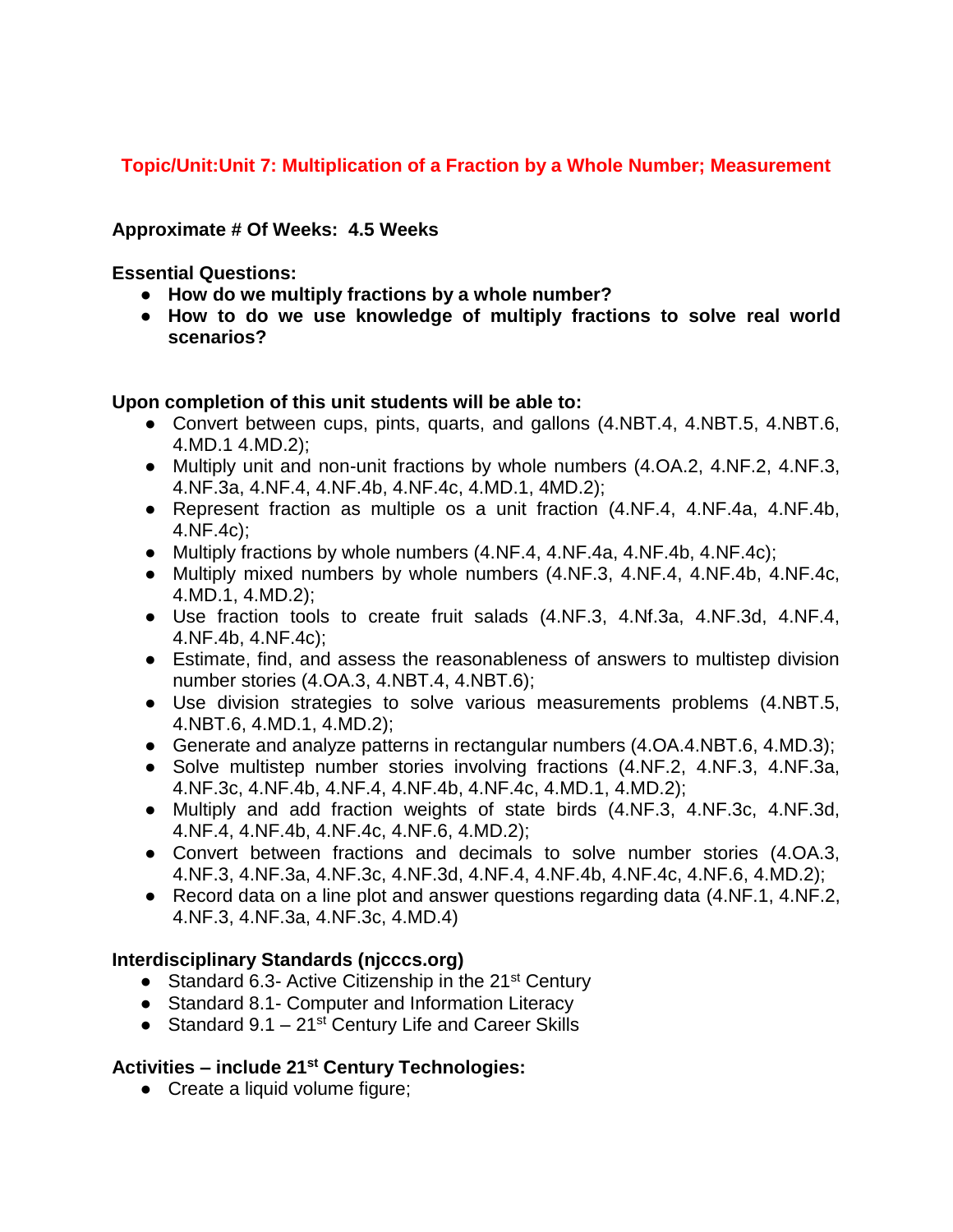- Use measuring cups and spoons to measure water, soup, and salt;
- Skip count by unit fractions;
- Multiply and add fractions using fraction circles/models;
- Measure various objects using lengths of string and meter sticks;
- Find patterns within pictures;
- Compute fractions of hours using clocks;
- Convert between pounds and ounces;
- Translate decimals/fractions using money;
- Create a line plot from throwing paper airplanes
- Games

Fishing for fractions (Subtraction); Multiplication Wrestling; Angle Tangle; Divide and Conquer; Fraction Multiplication Top-it; Fishing for Fractions (Addition); Decimal Top-It; Angle Add-Up.

### **Enrichment Activities**:

- Convert between liquid measurements;
- Cooking for one activity;
- Write missing groups number stories;
- Jumping Frogs and Leaping Lizzards activity;
- Build rectangular pyramids;
- Create number stories and trade with partners;
- Apply conversion of ounces to real life scenarios;
- Create goodie bags for a party;
- Plot straw lengths.

- Unit Assessment
- Exit Slips
- Study Island
- Thumbs Up/Thumbs Down
- Pair/Share
- Math Boxes
- Manipulatives
- Observation (Teacher/Small/Whole Group)
- Center Activities
- Math Journal
- Self-Assessments
- Whiteboards
- Weekly Assessments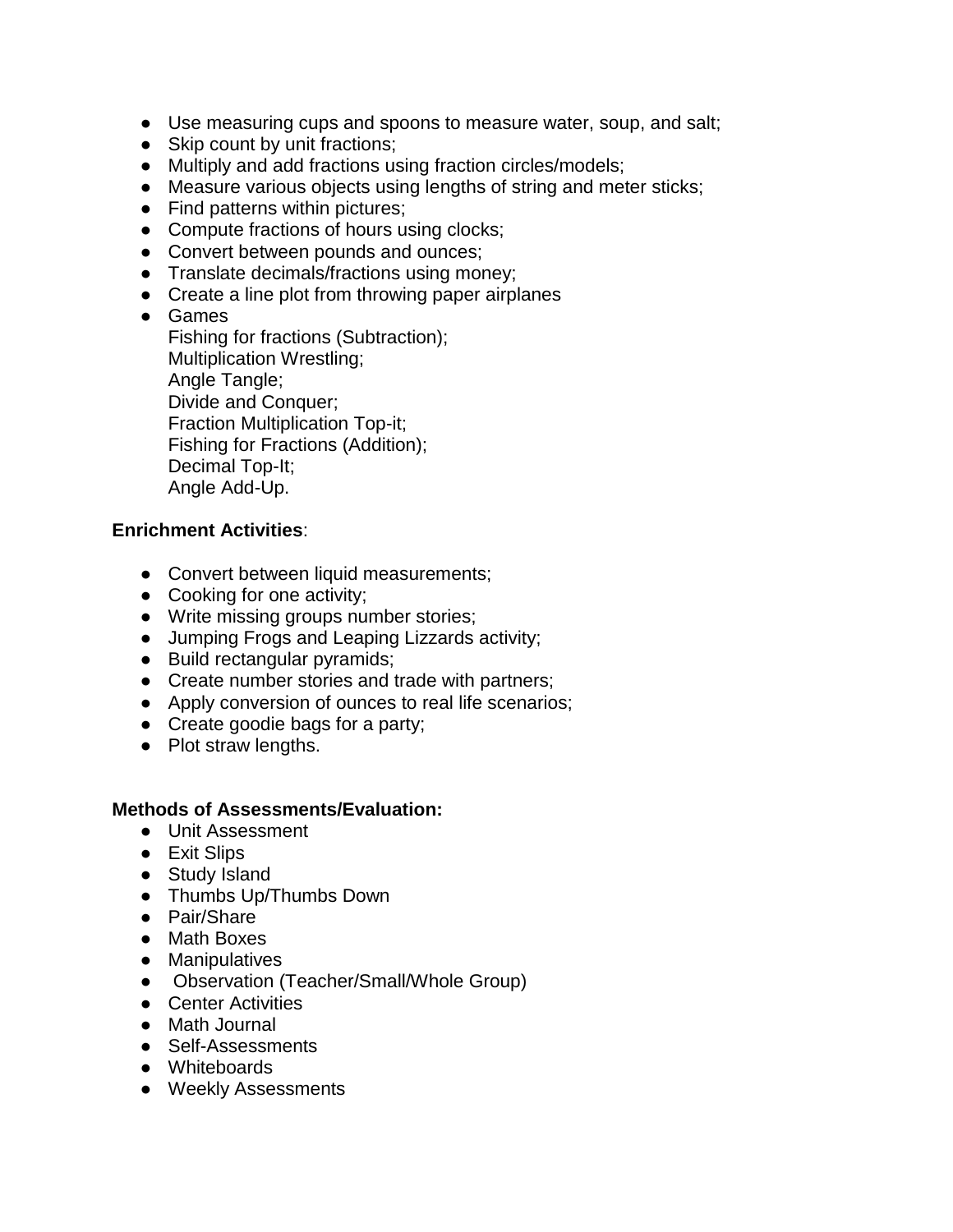- Homework
- Class work
- Independent Work
- Real World Apps
- Journal Reflective
- Open Ended Questions
- Verbal Assessment
- Rhetorical Questions
- Projects

- Online Textbook
- Teacher Webpage
- Everyday Mathematics Online
- Khan Academy
- IXL
- Study Island
- XtraMath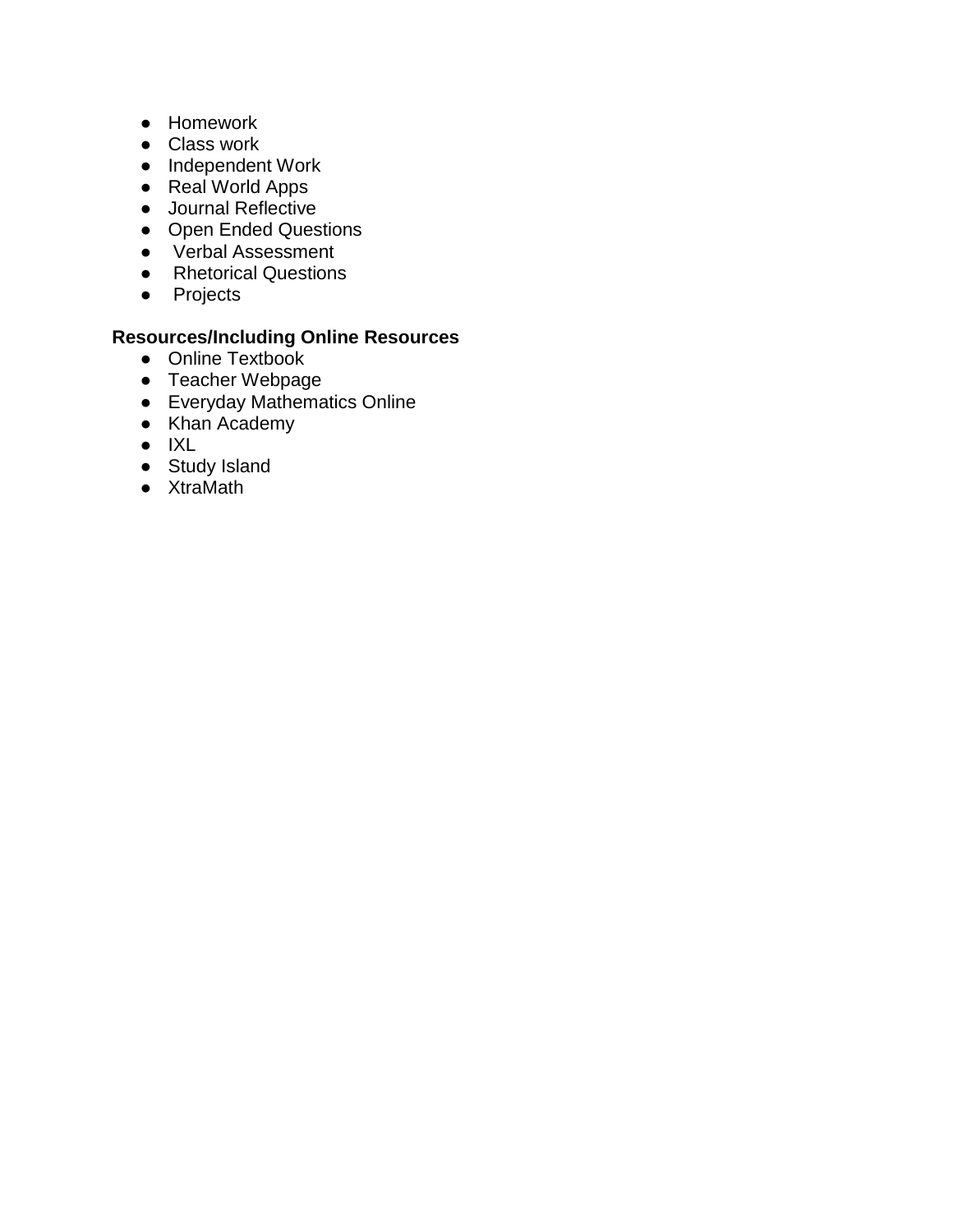# **Topic/Unit:Unit 8:Fraction Operations; Application**

### **Approximate # Of Weeks: 4.5 Weeks**

#### **Essential Questions:**

- What are fractions?
- How are fractions, number concepts, patterns and geometry applicable in realworld scenarios?

#### **Upon completion of this unit students will be able to:**

- Solve challenging multistep number stories (4.OA.3, 4.NBT.4, 4.NBT.5, 4.NBT.6);
- Apply understanding of additive nature of angle measures to real life situations (4.NBT.4, 4.MD.6, 4.MD.7, 4.G.1)
- Find measures of pattern-block angles and use known angle measures to find measures of other angles (4.NBT.4, 4.MD.7);
- Apply knowledge of line symmetry to create symmetric shapes and quilting patterns (4.G.3)
- Make line plots and add and subtract mixed numbers to answer questions regarding data (4.NF.3, 4.NF.3c, 4.NF.3d, 4.MD.2, 4.MD.3, 4.MD.4);
- Compute with fractions and mixed numbers as they apply a perimeter formula for rectangles in real world and mathematical problems (4.NF.3, 4.NF.3a, 4.NF.3c, 4.NF.3d, 4.NF.4, 4.NF.4b, 4.MD.2, 4.MD.3);
- Solve number stories by converting decimals to fractions (4.NF.4, 4.NF.4b, 4.NF.4c, 4.NF.5, 4.NF.6, 4.MD.1, 4.MD.2, 4.MD.3, 4.G.1, 4.G.3);
- Find the area of rectangles using fractions and mixed numbers (4.NF.3, 4.NF.3c, 4.NF.4, 4.NF.4b, 4.NF.4c, 4.MD.2, 4.MD.3, 4.G.1, 4.G.3)
- Multiply fractions by whole numbers to solve number stories (4.OA.3, 4.NBT.5, 4.NF.2, 4.NF.3, 4.NF.3d, 4.NF.4, 4.NF.4b, 4.NF.4c, 4.MD.1, 4.MD.2, 4.MD.3);
- Convert liquid measurements and solve problems involving fractions (4.NF.2, 4.NF.3, 4.NF.3c, 4.NF.4, 4.NF.4b, 4.NF.4c, 4.MD.1, 4.MD.2);
- Solve problems with fractions and conversion of units of measure(4.NF.2, 4.NF.3, 4.NF.3d, 4.NF.4, 4.NF.4b, 4.NF.4c, 4.MD.1, 4.MD.2);
- Use place value and properties of operations to solve puzzles (4.NBT.4);
- Find equivalent names for numbers (4.NBT.4, 4.NBT.5, 4.NBT.6, 4.NF.1, 4.NF.3, 4.NF.3b, 4.NF.3c, 4.NF.4,4.NF.4a, 4.NF.4b, 4.NF.5, 4.NF.6)

## **Interdisciplinary Standards (njcccs.org)**

- Standard 6.3- Active Citizenship in the 21<sup>st</sup> Century
- Standard 8.1 Computer and Information Literacy
- Standard  $9.1 21$ <sup>st</sup> Century Life and Career Skills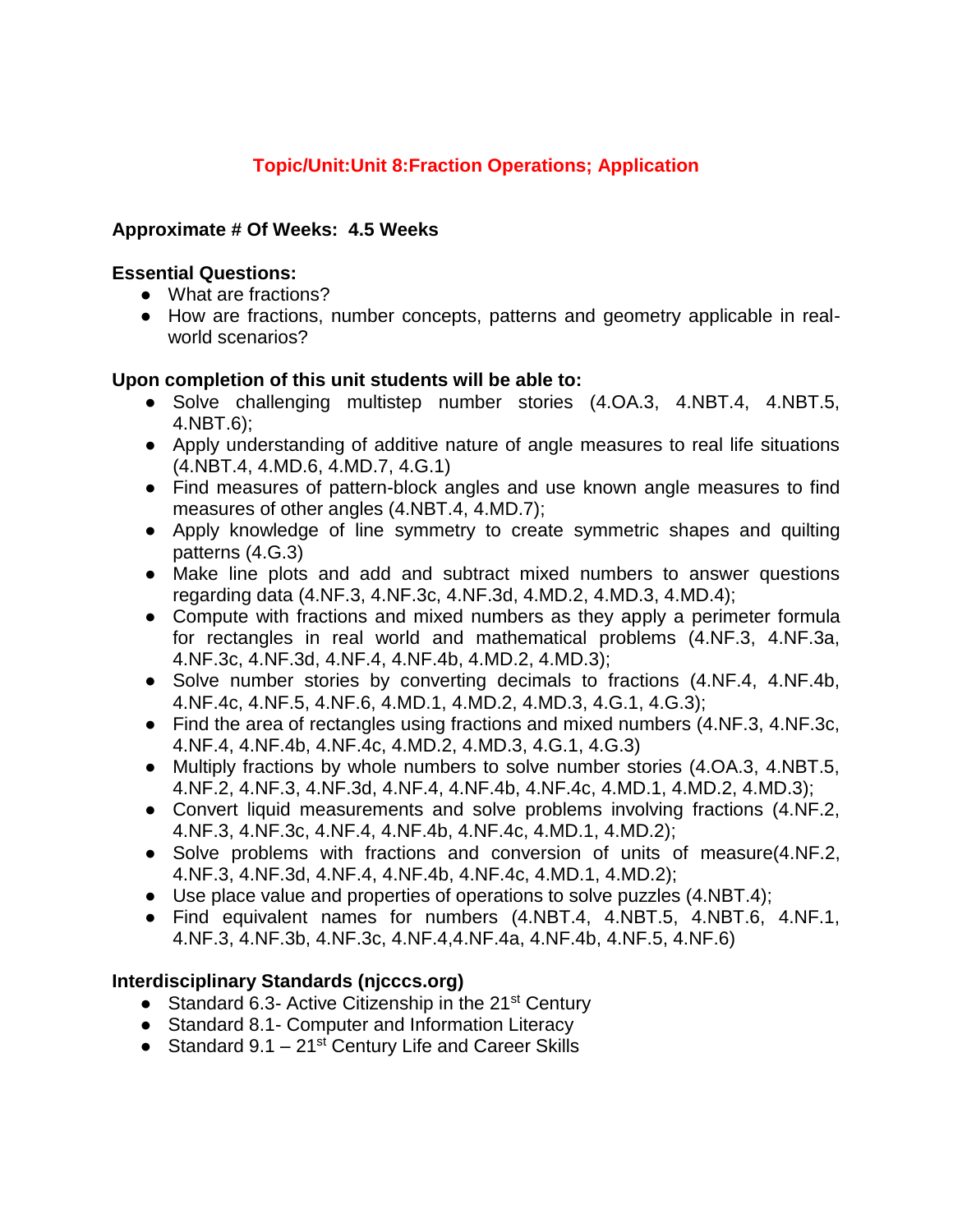# **Activities – include 21st Century Technologies:**

- Solve Multistep number stories;
- Measure baseball angles;
- Create angles with pattern blocks;
- Create symmetrical patterns;
- Measure lines to the nearest  $\frac{1}{8}$  of an inch;
- Use geoboards to find perimeter;
- Convert and add tenths and hundredths;
- Solve Olympic themed number stories;
- Find areas of shapes;
- Solve multistep number stories;
- Draw diagrams to show liquid measurement;
- Review subtraction and addition algorithms;
- Games

Fishing for fractions (Subtraction, Mixed-Number Addition, Mixed-Number Subtraction)

Angle Add Up Fraction Multiplication Top-It Multiplication Wrestling Name that Number

### **Enrichment Activities**:

- Write and solve multistep number stories with different operations;
- Compare zoo admissions;
- Find angles of a fraction circle piece;
- Create a quilt with symmetry;
- Rotate shapes and find symmetry;
- Create line plots from measurement data;
- Find possible dimensions of rectangles with a given perimeter;
- Design a baseball cap rack;
- Convert between units of liquid measurement;
- Explore relationship between pounds and ounces;
- Create student generated cryptarithms;
- Reach a target number writing various equations

- Unit Assessment
- Exit Slips
- Study Island
- Thumbs Up/Thumbs Down
- Pair/Share
- Math Boxes
- Manipulatives
- Observation (Teacher/Small/Whole Group)